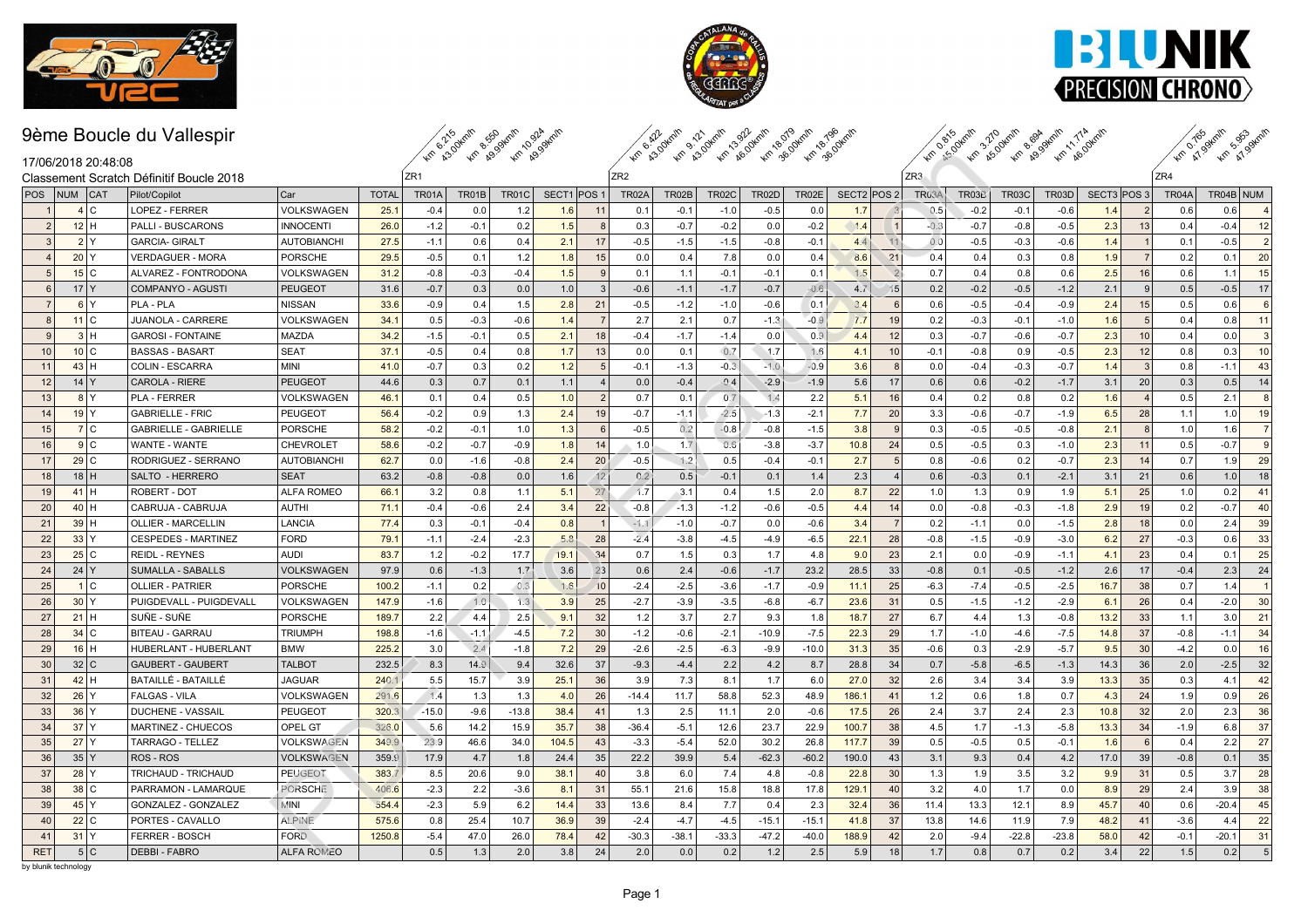





Km a ves gkm/h

### 9ème Boucle du Vallespir



| 17/06/2018 20:48:08        |                                          |                    |              | <b>40 A1,0 40 A1,0 40 AS</b> |         |             |                |                 |         | 10 AV 40 AV 40 AV 40 AV 40 AV 60 40 AV 40 AV 40 AV 40 AV |              |        |         |              |             |                |                 | Am 22.0 Am 22.0 Am 20.0 Am 24.0 |              |              |             |                | $\mathscr{P}$         |
|----------------------------|------------------------------------------|--------------------|--------------|------------------------------|---------|-------------|----------------|-----------------|---------|----------------------------------------------------------|--------------|--------|---------|--------------|-------------|----------------|-----------------|---------------------------------|--------------|--------------|-------------|----------------|-----------------------|
|                            | Classement Scratch Définitif Boucle 2018 |                    |              |                              |         |             |                | ZR <sub>5</sub> |         |                                                          |              |        |         |              |             |                | ZR <sub>6</sub> |                                 |              |              |             |                | ZR7                   |
| NUM<br>  <b>CAT</b><br>POS | Pilot/Copilot                            | Car                | <b>TR04C</b> | TR04D                        | TR04E   | SECT4 POS 4 |                | TR05A           | TR05B   | <b>TR05C</b>                                             | <b>TR05D</b> | TR05E  | TR05F   | <b>TR05G</b> | SECT5 POS 5 |                | <b>TR06A</b>    | TR06B                           | <b>TR06C</b> | <b>TR06D</b> | SECT6 POS 6 |                | TR07A NUM             |
| 4C                         | LOPEZ - FERRER                           | <b>VOLKSWAGEN</b>  | 0.4          | 0.0                          | 0.3     | 1.9         |                | $-0.4$          | 0.1     | 0.5                                                      | 0.9          | 1.4    | 0.1     | 0.0          | 3.4         |                | 0.0             | $-0.3$                          | $-0.3$       | $-0.2$       | 0.8         | $\mathbf{3}$   | 0.0<br>$\overline{4}$ |
| 2 <sup>1</sup><br>$12$ H   | <b>PALLI - BUSCARONS</b>                 | <b>INNOCENTI</b>   | $-0.9$       | $-0.2$                       | 0.5     | 2.4         | 10             | $-0.6$          | $-0.4$  | $-0.4$                                                   | 0.3          | 0.1    | 0.1     | 0.1          | 2.0         |                | 0.0             | $-0.3$                          | 0.2          | 0.2          | 0.7         | $\overline{1}$ | 12<br>0.4             |
| 2 Y<br> 3                  | <b>GARCIA- GIRALT</b>                    | <b>AUTOBIANCHI</b> | 0.1          | $-0.5$                       | $-0.1$  | 1.3         | $\overline{2}$ | $-0.1$          | 0.1     | $-0.3$                                                   | 0.4          | 0.5    | 0.3     | 0.4          | 2.1         | $\vert$ 2      | $-0.1$          | $-0.2$                          | $-0.2$       | $-0.3$       | 0.8         | $\overline{2}$ | 0.3<br>$\overline{2}$ |
| 20 Y                       | <b>VERDAGUER - MORA</b>                  | <b>PORSCHE</b>     | 0.6          | $-0.2$                       | 0.0     | 1.1         | $\mathbf{1}$   | $-0.4$          | $-0.3$  | 0.2                                                      | 0.5          | 2.6    | 0.1     | 0.1          | 4.2         | 8              | $-0.2$          | $-0.2$                          | 0.0          | 0.4          | 0.8         | $\overline{4}$ | 0.5<br>20             |
| 15 C<br>5                  | ALVAREZ - FONTRODONA                     | <b>VOLKSWAGEN</b>  | 1.1          | 0.2                          | 0.5     | 3.5         | 13             | $-0.4$          | 0.1     | $-0.1$                                                   | 2.2          | 1.1    | 0.5     | 1.3          | 5.7         | 14             | 0.6             | $-0.3$                          | 0.6          | 0.5          | 2.0         | 14             | 15<br>0.2             |
| $17$ Y<br>$6\overline{6}$  | COMPANYO - AGUSTI                        | <b>PEUGEOT</b>     | $-0.1$       | $-0.1$                       | 0.4     | 1.6         | $\overline{4}$ | $-0.7$          | 0.0     | $-0.2$                                                   | 0.0          | 6.1    | 0.4     | 0.0          | 7.4         | 20             | 0.4             | $-0.1$                          | $-0.4$       | $-0.2$       | 1.1         | 5              | 17<br>0.2             |
| $6$ $Y$<br>7 <sup>1</sup>  | PLA - PLA                                | <b>NISSAN</b>      | $-0.2$       | 0.8                          | 0.2     | 2.3         | 8              | $-0.1$          | 0.0     | $-0.4$                                                   | 0.3          | 2.0    | 0.4     | 0.7          | 3.9         | 6              | $-0.1$          | 0.2                             | $-0.4$       | $-0.6$       | 1.3         | 6              | 0.8<br>6              |
| 11 C<br>8                  | <b>JUANOLA - CARRERE</b>                 | VOLKSWAGEN         | $-0.5$       | 0.0                          | 0.1     | 1.8         | 5              | $-0.4$          | 1.2     | 1.3                                                      | 0.1          | $-0.2$ | 0.0     | $-0.1$       | 3.3         | $\overline{3}$ | 0.9             | 0.2                             | $-0.1$       | 0.2          | 1.4         | 8              | 11<br>0.5             |
| 3H<br>$\mathsf{Q}$         | <b>GAROSI - FONTAINE</b>                 | <b>MAZDA</b>       | $-0.2$       | $-0.7$                       | $-0.3$  | 1.6         | $\overline{3}$ | $-0.2$          | 0.3     | 0.1                                                      | 2.2          | 1.0    | 0.2     | 0.1          | 4.1         | $\overline{7}$ | 0.4             | $-0.5$                          | $-0.4$       | $-0.7$       | 2.0         | 12             | 0.8<br>3              |
| 10 C<br>10                 | <b>BASSAS - BASART</b>                   | <b>SEAT</b>        | 0.3          | 0.6                          | 2.5     | 4.5         | 18             | $-0.6$          | 0.4     | 0.0                                                      | 1.2          | 1.6    | 0.9     | 0.6          | 5.3         | 13             | 0.5             | $-0.4$                          | 0.4          | $-0.1$       | 1.4         | $\overline{7}$ | 0.2<br>10             |
| 43H<br>11                  | <b>COLIN - ESCARRA</b>                   | <b>MINI</b>        | $-0.4$       | $-0.4$                       | $-0.2$  | 2.9         | 11             | $-0.5$          | $-0.5$  | $-0.2$                                                   | $-1.2$       | $-0.2$ | 0.5     | $-0.5$       | 3.6         | 5              | 0.4             | 0.4                             | 0.4          | 0.4          | 1.6         | 9              | 43<br>0.9             |
| 12<br>14 Y                 | CAROLA - RIERE                           | <b>PEUGEOT</b>     | $-0.5$       | $-1.5$                       | $-1.8$  | 4.6         | 19             | 0.5             | 0.9     | 1.5                                                      | 0.5          | $-0.7$ | 0.5     | $-0.4$       | 5.0         | 11             | $-0.9$          | $-0.4$                          | 0.1          | $-0.6$       | 2.0         | 13             | 1.0<br>14             |
| 13<br>$8$ $Y$              | <b>PLA - FERRER</b>                      | VOLKSWAGEN         | 0.8          | 0.8                          | 1.6     | 5.8         | 25             | $-0.2$          | 0.8     | 0.4                                                      | 2.0          | 3.3    | 1.8     | 2.0          | 10.5        | 24             | $-0.2$          | $-0.4$                          | 1.6          | 0.6          | 2.8         | 17             | 1.3<br>8              |
| $19$ Y<br>14               | <b>GABRIELLE - FRIC</b>                  | <b>PEUGEOT</b>     | $-1.8$       | $-0.5$                       | 2.0     | 6.4         | 27             | $-0.5$          | $-1.0$  | $-0.8$                                                   | 1.2          | $-0.7$ | 1.2     | $-0.7$       | 6.1         | 16             | 2.2             | 0.9                             | $-0.2$       | $-0.6$       | 3.9         | 24             | 0.9<br>19             |
| 7C<br>15                   | <b>GABRIELLE - GABRIELLE</b>             | <b>PORSCHE</b>     | $-2.9$       | $-0.3$                       | 0.2     | 6.0         | 26             | $-0.3$          | $-0.1$  | $-0.5$                                                   | 0.9          | 0.7    | 0.8     | 1.1          | 4.4         | 9              | 0.8             | 0.8                             | 0.6          | 0.2          | 2.4         | 16             | 1.5<br>$\overline{7}$ |
| 16<br>9C                   | WANTE - WANTE                            | <b>CHEVROLET</b>   | $-1.2$       | 0.0                          | 0.0     | 2.4         | 9              | $-0.8$          | 0.8     | 0.5                                                      | 1.8          | 1.4    | $-0.6$  | $-0.7$       | 6.6         | 18             | 0.3             | $-0.9$                          | 1.9          | $-0.5$       | 3.6         | 21             | $\mathbf{q}$<br>0.2   |
| $29$ C<br>17               | RODRIGUEZ - SERRANO                      | <b>AUTOBIANCHI</b> | $-0.7$       | 1.0                          | 2.1     | 6.4         | 28             | $-0.5$          | 2.5     | 1.8                                                      | 4.7          | 2.2    | 0.4     | 1.8          | 13.9        | 27             | 0.9             | 0.1                             | 1.5          | 1.2          | 3.7         | 22             | 29<br>0.9             |
| 18<br>$18$ H               | SALTO - HERRERO                          | <b>SEAT</b>        | $-1.0$       | 0.1                          | 2.5     | 5.2         | 22             | 0.0             | 0.4     | 0.5                                                      | 3.4          | 1.9    | 0.6     | 0.3          | 7.1         | 19             | 1.2             | $-0.1$                          | 0.7          | $-0.1$       | 2.1         | 15             | 0.7<br>18             |
| $41$ H<br>19               | ROBERT - DOT                             | <b>ALFA ROMEO</b>  | 2.1          | 0.1                          | $-0.2$  | 3.6         | 14             | 0.6             | 3.4     | 3.5                                                      | 0.2          | 1.4    | 0.8     | 1.1          | 11.0        | 25             | 0.8             | 1.5                             | 0.6          | 1.2          | 4.1         | 27             | 41<br>0.9             |
| 20<br>$40$ H               | CABRUJA - CABRUJA                        | <b>AUTHI</b>       | $-1.2$       | $-0.7$                       | $-0.5$  | 3.3         | 12             | $-0.6$          | $-1.3$  | $-1.3$                                                   | 0.0          | 0.1    | $-0.4$  | $-1.0$       | 4.7         | 10             | 0.2             | $-0.1$                          | $-1.1$       | $-1.4$       | 2.8         | 18             | 0.1<br>40             |
| 21<br>39H                  | OLLIER - MARCELLIN                       | <b>LANCIA</b>      | $-0.8$       | 5.0                          | 1.3     | 9.5         | 32             | $-0.8$          | 0.4     | 1.0                                                      | 2.8          | 1.1    | 0.9     | 0.5          | 7.5         | 21             | 0.9             | 0.0                             | 1.9          | 1.3          | 4.1         | 26             | 39<br>0.7             |
| 22<br>33 Y                 | <b>CESPEDES - MARTINEZ</b>               | <b>FORD</b>        | $-2.3$       | $-0.4$                       | 0.1     | 3.7         | 15             | $-0.3$          | $-0.3$  | 0.4                                                      | 3.4          | 0.1    | 0.3     | $-0.3$       | 5.1         | 12             | $-4.6$          | $-4.9$                          | $-0.9$       | $-1.7$       | 12.1        | 38             | 0.0<br>33             |
| 25 C<br>23                 | <b>REIDL - REYNES</b>                    | <b>AUDI</b>        | 0.5          | $-0.3$                       | $-0.5$  | 1.8         | 6              | $-0.7$          | 1.6     | 0.6                                                      | 1.1          | 0.8    | $-1.2$  | $-0.2$       | 6.2         | 17             | 1.3             | $-0.1$                          | 0.7          | $-1.0$       | 3.1         | 20             | 25<br>0.4             |
| 24<br>24 Y                 | <b>SUMALLA - SABALLS</b>                 | <b>VOLKSWAGEN</b>  | $-0.7$       | $-0.1$                       | 0.7     | 4.2         | 16             | $-1.7$          | 13.3    | $-0.1$                                                   | 3.3          | 2.9    | 0.0     | 0.0          | 21.3        | 30             | 1.0             | $-0.8$                          | 0.0          | 0.0          | 1.8         | 11             | $-0.1$<br>24          |
| 1 C<br>25                  | <b>OLLIER - PATRIER</b>                  | <b>PORSCHE</b>     | $-1.3$       | $-0.8$                       | 0.2     | 4.4         | 17             | $-0.2$          | $-0.3$  | $-0.9$                                                   | $-0.3$       | 2.9    | 0.1     | $-1.1$       | 5.8         | 15             | 0.0             | $-0.4$                          | $-1.2$       | $-1.5$       | 3.1         | 19             | 0.4                   |
| 30 <sup>Y</sup><br>26      | PUIGDEVALL - PUIGDEVALL                  | VOLKSWAGEN         | $-3.1$       | $-3.5$                       | $-4.7$  | 13.7        | 35             | $-1.1$          | $-1.4$  | $-1.9$                                                   | $-1.1$       | $-4.8$ | $-6.8$  | $-8.1$       | 25.2        | 32             | $-0.2$          | $-0.6$                          | $-2.4$       | $-4.2$       | 7.4         | 31             | 30<br>0.3             |
| 27<br>$21$ H               | SUÑE - SUÑE                              | <b>PORSCHE</b>     | $-0.4$       | 0.5                          | 4.1     | 9.1         | 31             | 1.3             | 0.3     | 0.6                                                      | 5.9          | 3.6    | 1.4     | $-0.1$       | 13.2        | 26             | 2.5             | $-0.5$                          | 0.4          | $-0.4$       | 3.8         | 23             | 21<br>0.9             |
| 34 C<br>28                 | <b>BITEAU - GARRAU</b>                   | <b>TRIUMPH</b>     | $-2.0$       | $-1.0$                       | $-0.2$  | 5.1         | 21             | $-0.4$          | $-2.9$  | $-2.6$                                                   | 2.5          | $-8.5$ | $-32.0$ | 15.8         | 64.7        | 41             | $-5.4$          | $-1.9$                          | 3.1          | $-1.4$       | 11.8        | 37             | 34<br>0.5             |
| $16$ H<br>29               | <b>HUBERLANT - HUBERLANT</b>             | <b>BMW</b>         | $-3.5$       | $-0.6$                       | 2.4     | 10.7        | 33             | $-1.7$          | $-3.4$  | $-1.6$                                                   | 1.9          | $-5.6$ | 0.5     | $-4.2$       | 18.9        | 29             | $-1.5$          | $-0.4$                          | 0.2          | $-2.2$       | 4.3         | 28             | $-2.3$<br>16          |
| 32 C<br>30                 | <b>GAUBERT - GAUBERT</b>                 | <b>TALBOT</b>      | $-0.8$       | 2.9                          | 4.0     | 12.2        | 34             | 0.3             | $-1.5$  | $-1.6$                                                   | $-6.0$       | $-0.3$ | $-0.2$  | 12.9         | 22.8        | 31             | 0.6             | $-1.8$                          | 3.5          | 4.7          | 10.6        | 36             | 32<br>$-0.7$          |
| 31<br>42H                  | BATAILLÉ - BATAILLÉ                      | <b>JAGUAR</b>      | $-1.5$       | $-1.0$                       | 0.7     | 7.6         | 30             | 1.3             | 0.0     | 4.7                                                      | 7.8          | 4.2    | 6.8     | 10.2         | 35.0        | 34             | 3.9             | 0.7                             | 5.1          | 9.9          | 19.6        | 42             | 42<br>$-0.2$          |
| 32<br>$26$ Y               | <b>FALGAS - VILA</b>                     | VOLKSWAGEN         | 0.4          | 1.7                          | 2.4     | 7.3         | 29             | 0.6             | 1.9     | 1.5                                                      | 1.9          | 1.1    | 1.4     | 0.3          | 8.7         | 22             | 1.7             | 1.4                             | 3.7          | 3.6          | 10.4        | 35             | 1.8<br>26             |
| 33<br>$36$ Y               | DUCHENE - VASSAIL                        | <b>PEUGEOT</b>     | 1.5          | 3.6                          | 4.8     | 14.2        | 36             | 0.6             | 2.9     | 2.3                                                      | 7.5          | 6.4    | 6.7     | 5.2          | 31.6        | 33             | 1.5             | 1.6                             | 4.4          | 4.8          | 12.3        | 39             | 36<br>2.6             |
| $37$ Y<br>34               | MARTINEZ - CHUECOS                       | <b>OPEL GT</b>     | $-3.7$       | 2.6                          | 3.1     | 18.1        | 37             | 7.7             | 0.3     | $-5.3$                                                   | 10.7         | 4.7    | 6.8     | 4.8          | 40.3        | 37             | 4.5             | $-2.8$                          | $-0.9$       | $-0.2$       | 8.4         | 33             | 37<br>$-1.0$          |
| $27$ $Y$<br>35             | TARRAGO - TELLEZ                         | VOLKSWAGEN         | 0.8          | 0.8                          | 1.1     | 5.3         | 23             | $-0.1$          | 0.7     | 0.6                                                      | 2.0          | 52.2   | $-2.8$  | 0.8          | 59.2        | 40             | 0.8             | 0.5                             | 1.5          | 1.7          | 4.5         | 29             | 27<br>0.8             |
| 36<br>35 Y                 | ROS - ROS                                | <b>VOLKSWAGEN</b>  | $-1.3$       | $-2.5$                       | 0.6     | 5.3         | 24             | $-0.2$          | $-1.1$  | $-1.8$                                                   | $-6.9$       | 0.6    | 1.9     | 1.4          | 13.9        | 28             | $-1.5$          | $-1.4$                          | $-3.4$       | $-4.0$       | 10.3        | 34             | 35<br>$-1.6$          |
| 37<br>$28$ Y               | TRICHAUD - TRICHAUD                      | <b>PEUGEOT</b>     | 4.0          | 4.0                          | 12.1    | 24.3        | 40             | 1.7             | 4.1     | 3.0                                                      | 13.8         | 8.5    | 3.9     | 4.5          | 39.5        | 36             | 3.8             | 3.8                             | 5.3          | 5.6          | 18.5        | 41             | 3.7<br>28             |
| $38$ C<br>38               | PARRAMON - LAMARQUE                      | <b>PORSCHE</b>     | 2.8          | 5.1                          | 8.8     | 23.0        | 39             | 0.6             | 1.3     | 2.6                                                      | 2.5          | $-9.6$ | $-16.5$ | $-20.9$      | 54.0        | 39             | 1.4             | 1.7                             | 2.1          | 1.8          | 7.0         | 30             | 38<br>3.8             |
| $45$ Y<br>39               | GONZALEZ - GONZALEZ                      | <b>MINI</b>        | $-55.8$      | $-90.3$                      | $-95.7$ | 262.8       | 43             | $-2.8$          | $-1.9$  | $-2.2$                                                   | $-2.0$       | $-7.1$ | $-10.4$ | $-11.4$      | 37.8        | 35             | $-0.6$          | $-2.7$                          | $-0.8$       | $-3.4$       | 7.5         | 32             | 45<br>1.4             |
| 22 C<br>40                 | PORTES - CAVALLO                         | <b>ALPINE</b>      | $-6.8$       | $-7.2$                       | $-7.6$  | 29.6        | 41             | 1.0             | $-3.4$  | $-1.8$                                                   | $-0.9$       | $-2.5$ | $-13.0$ | $-17.9$      | 40.5        | 38             | $-2.1$          | $-1.1$                          | $-3.6$       | $-5.7$       | 12.5        | 40             | 22<br>$-13.4$         |
| $31$ Y<br>41               | FERRER - BOSCH                           | <b>FORD</b>        | $-41.3$      | $-27.3$                      | $-28.7$ | 117.5       | 42             | 3.7             | $-11.2$ | $-14.1$                                                  | $-10.5$      | 104.5  | 63.8    | 16.9         | 224.7       | 43             | 1.7             | $-1.7$                          | 0.1          | $-0.5$       | 4.0         | 25             | 31<br>$-3.2$          |
| 5 C<br><b>RET</b>          | <b>DEBBI - FABRO</b>                     | <b>ALFA ROMEO</b>  | 0.5          | 0.8                          | 2.0     | 5.0         | 20             | 0.6             | 2.1     | 1.6                                                      | 1.3          | 3.1    | 1.1     | 0.3          | 10.1        | 23             | 0.9             | 0.2                             | 0.2          | $-0.5$       | 1.8         | 10             | 0.7<br>5              |
| by blunik technology       |                                          |                    |              |                              |         |             |                |                 |         |                                                          |              |        |         |              |             |                |                 |                                 |              |              |             |                |                       |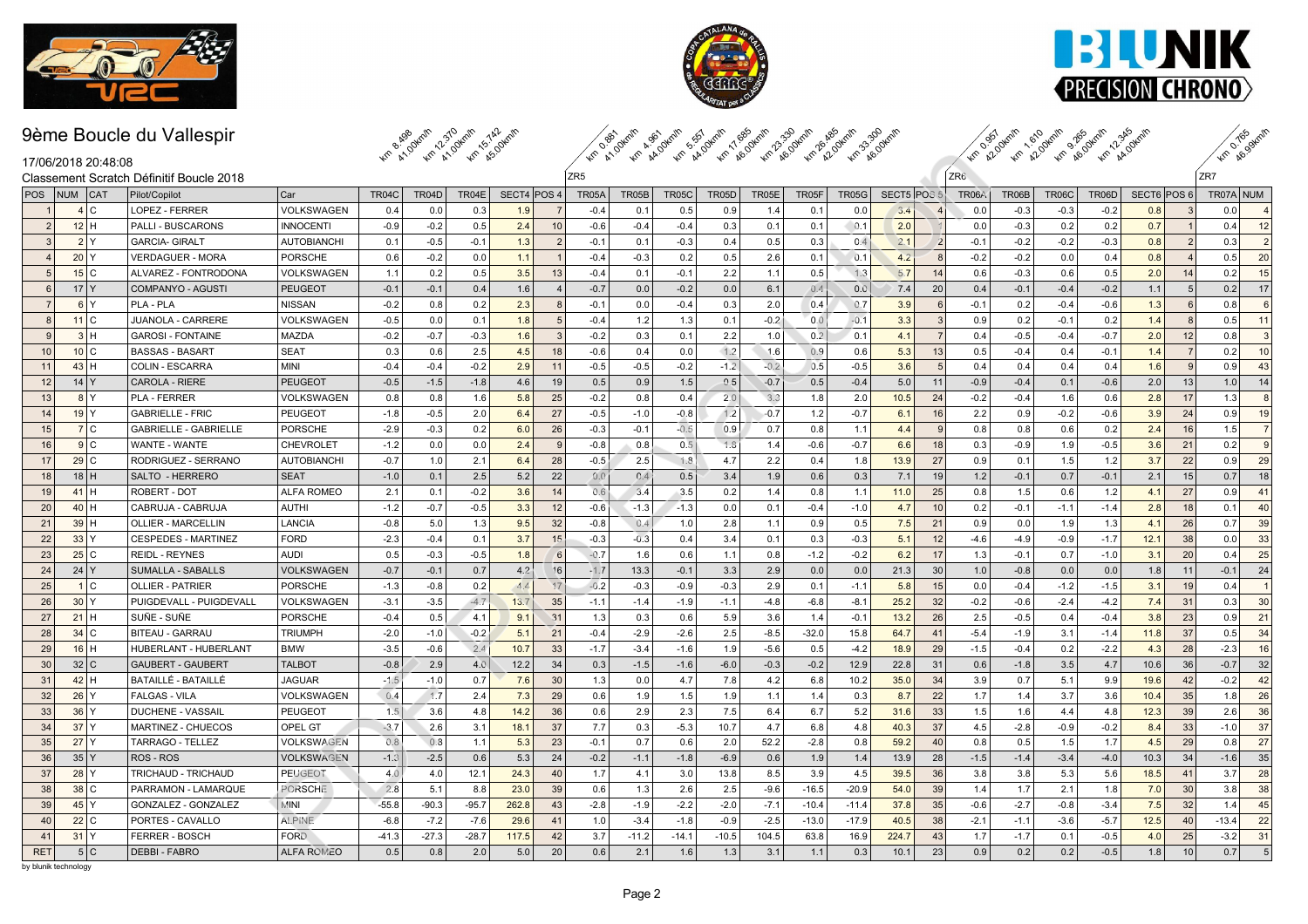





Km 1.919 units

km 2.90km, 20.0km,

# 9ème Boucle du Vallespir



| 17/06/2018 20:48:08                      |
|------------------------------------------|
| Classement Scratch Définitif Boucle 2018 |

| 17/06/2018 20:48:08               |                                          |                    |         | <b>40° R9'S 40° R9'S 40° R9'S</b> |        |             |                         | <b>ARP 22.0</b> |         | 40 82 40 83 40 83 40 93 40 93 40 93 40 83 |                  |         |         |              |             |                | $\langle \mathcal{A}_{\psi} \rangle$ | <b>ROUT</b><br><b>KG AOU</b> |             |                  | <b>An</b> BU | 46.99        | 46.80     |                         |
|-----------------------------------|------------------------------------------|--------------------|---------|-----------------------------------|--------|-------------|-------------------------|-----------------|---------|-------------------------------------------|------------------|---------|---------|--------------|-------------|----------------|--------------------------------------|------------------------------|-------------|------------------|--------------|--------------|-----------|-------------------------|
|                                   | Classement Scratch Définitif Boucle 2018 |                    |         |                                   |        |             |                         | ZR <sub>8</sub> |         |                                           |                  |         |         |              |             |                | ZR9                                  |                              |             |                  | ZR10         |              |           |                         |
| NUM<br>  <b>CAT</b><br><b>POS</b> | Pilot/Copilot                            | Car                | TR07B   | TR07C                             | TR07D  | SECT7 POS 7 |                         | <b>TR08A</b>    | TR08B   | <b>TR08C</b>                              | <b>TR08D</b>     | TR08E   | TR08F   | <b>TR08G</b> | SECT8 POS 8 |                | TR09A                                | TR09B                        | SECT9 POS 9 |                  | <b>TR10A</b> | <b>TR10B</b> | TR10C NUM |                         |
| 4C                                | <b>LOPEZ - FERRER</b>                    | <b>VOLKSWAGEN</b>  | $-0.3$  | 0.8                               | $-0.3$ | 1.4         |                         | $-0.5$          | $-0.1$  | 0.0                                       | $-0.5$           | $-1.3$  | $-0.7$  | 0.0          | 3.1         | $\overline{5}$ | 0.7                                  | $-0.1$                       | 0.8         |                  | $-0.4$       | 0.3          | 1.1       | $\overline{\mathbf{4}}$ |
| 2 <br>12H                         | <b>PALLI - BUSCARONS</b>                 | <b>INNOCENTI</b>   | $-0.7$  | 0.3                               | 0.0    | 1.4         | $\vert$ 2               | $-0.5$          | $-1.3$  | $-1.1$                                    | $-0.6$           | $-1.6$  | 0.1     | $-0.2$       | 5.4         | 13             | 0.5                                  | 0.3                          | 0.8         | 10 <sup>1</sup>  | 0.1          | 0.0          | $-0.2$    | 12                      |
| $\mathcal{R}$<br>2 Y              | <b>GARCIA- GIRALT</b>                    | <b>AUTOBIANCHI</b> | $-0.6$  | $-0.3$                            | $-1.1$ | 2.3         | 13                      | 0.2             | $-1.2$  | $-0.7$                                    | $-0.1$           | $-1.6$  | $-0.4$  | $-0.7$       | 4.9         | 11             | 0.5                                  | 0.2                          | 0.7         | $6 \overline{6}$ | $-0.1$       | 0.0          | $-0.2$    | $\overline{2}$          |
| 20 Y                              | <b>VERDAGUER - MORA</b>                  | <b>PORSCHE</b>     | $-0.3$  | 0.9                               | $-0.3$ | 2.0         | 8                       | 0.0             | $-0.2$  | $-0.5$                                    | $-0.1$           | $-0.3$  | 0.5     | 0.5          | 2.1         |                | 0.4                                  | $-0.1$                       | 0.5         |                  | 0.0          | 0.0          | $-0.3$    | 20                      |
| 15 C<br>5                         | ALVAREZ - FONTRODONA                     | <b>VOLKSWAGEN</b>  | 0.7     | 1.1                               | 0.3    | 2.3         | 14                      | $-0.2$          | $-0.4$  | 0.0                                       | 0.4              | 3.5     | 0.0     | $-0.5$       | 5.0         | 12             | 0.3                                  | $-0.3$                       | 0.6         | $5\overline{5}$  | $-0.3$       | $-0.5$       | 0.1       | 15                      |
| $17$ Y<br>6                       | COMPANYO - AGUSTI                        | <b>PEUGEOT</b>     | $-0.3$  | 0.7                               | 0.4    | 1.6         | $\overline{\mathbf{4}}$ | 0.0             | $-0.8$  | $-0.8$                                    | $-0.2$           | $-1.1$  | $-0.4$  | $-0.7$       | 4.0         | 8              | 0.4                                  | 0.1                          | 0.5         | 3                | 0.1          | 0.1          | $-0.3$    | 17                      |
| $\overline{7}$<br>6 Y             | PLA - PLA                                | <b>NISSAN</b>      | $-0.1$  | 0.9                               | $-0.1$ | 1.9         | 5                       | 0.0             | $-1.0$  | $-0.5$                                    | 0.2              | $-1.3$  | $-0.9$  | $-0.3$       | 4.2         | $\mathbf{q}$   | 1.0                                  | 0.0                          | 1.0         | 13               | 0.1          | $-0.1$       | 0.6       | 6                       |
| 11 <sup>2</sup><br>8              | <b>JUANOLA - CARRERE</b>                 | VOLKSWAGEN         | 0.1     | 0.5                               | $-0.9$ | 2.0         | $\overline{7}$          | 0.2             | 0.4     | $-0.1$                                    | 0.7              | 0.5     | 0.2     | $-0.6$       | 2.7         | $\overline{3}$ | 0.7                                  | 0.4                          | 1.1         | 16               | 0.4          | 0.7          | $-0.5$    | 11                      |
| $\mathbf{Q}$<br>3H                | <b>GAROSI - FONTAINE</b>                 | <b>MAZDA</b>       | $-0.4$  | $-0.5$                            | $-0.4$ | 2.1         | 9                       | $-0.5$          | 0.0     | $-1.8$                                    | $-1.1$           | $-2.2$  | $-0.1$  | 0.0          | 5.7         | 14             | 0.6                                  | $-0.2$                       | 0.8         | $\mathsf{R}$     | 0.2          | 0.2          | $-0.7$    | 3                       |
| 10 C<br>10                        | <b>BASSAS - BASART</b>                   | <b>SEAT</b>        | 0.2     | 1.1                               | 0.1    | 1.6         | $\overline{3}$          | $-0.1$          | $-0.6$  | 0.2                                       | 0.5              | 0.4     | $-0.2$  | $-0.3$       | 2.3         | $\overline{2}$ | 0.2                                  | $-0.2$                       | 0.4         | $\overline{2}$   | $-0.3$       | 0.8          | 1.3       | 10                      |
| 11<br>43H                         | COLIN - ESCARRA                          | <b>MINI</b>        | 0.0     | 0.7                               | 0.6    | 2.2         | 11                      | $-0.1$          | 0.2     | $-1.7$                                    | $0.\overline{0}$ | $-1.2$  | 0.0     | $-0.6$       | 3.8         | $\overline{7}$ | 0.7                                  | 0.4                          | 1.1         | 18               | 0.2          | 0.5          | $-0.5$    | 43                      |
| 12<br>14 Y                        | <b>CAROLA - RIERE</b>                    | <b>PEUGEOT</b>     | 0.0     | 0.1                               | $-1.0$ | 2.1         | 10                      | $-0.2$          | 0.1     | $-0.5$                                    | 0.1              | $-2.7$  | $-3.0$  | $-1.8$       | 8.4         | 22             | 1.3                                  | 0.9                          | 2.2         | 28               | 0.4          | 0.2          | $-2.0$    | 14                      |
| 13<br>$8$ $Y$                     | <b>PLA - FERRER</b>                      | VOLKSWAGEN         | $-0.4$  | $-0.6$                            | $-1.9$ | 4.2         | 19                      | $-0.2$          | $-1.3$  | $-0.5$                                    | 0.4              | $-0.4$  | 0.1     | $-0.3$       | 3.2         | 6              | 0.5                                  | 0.4                          | 0.9         | 12               | $-0.2$       | 0.0          | $-0.3$    | 8                       |
| $19$ Y<br>14                      | <b>GABRIELLE - FRIC</b>                  | PEUGEO1            | 0.1     | 1.5                               | $-0.6$ | 3.1         | 16                      | 0.4             | 1.6     | $-0.8$                                    | $-0.4$           | $-1.3$  | $-1.9$  | 0.4          | 6.8         | 19             | 0.4                                  | 0.7                          | 1.1         | 17               | $-0.1$       | $-1.5$       | $-1.8$    | 19                      |
| 7C<br>15                          | <b>GABRIELLE - GABRIELLE</b>             | <b>PORSCHE</b>     | 1.1     | 1.6                               | 1.2    | 5.4         | 24                      | 1.1             | 1.5     | 1.9                                       | 0.5              | 0.9     | $-0.7$  | $-1.3$       | 7.9         | 20             | 0.1                                  | $-0.3$                       | 0.4         | $\mathbf{1}$     | $-0.1$       | $-0.4$       | $-0.8$    | $\overline{7}$          |
| 16<br>9C                          | WANTE - WANTE                            | <b>CHEVROLET</b>   | $-1.9$  | 0.0                               | $-1.8$ | 3.9         | 18                      | $-0.9$          | $-1.6$  | 0.5                                       | $-0.1$           | 0.7     | 1.9     | 1.0          | 6.7         | 18             | 0.5                                  | $-0.2$                       | 0.7         | $\overline{7}$   | $-1.1$       | $-0.2$       | $-0.3$    | 9                       |
| 17<br>29 C                        | RODRIGUEZ - SERRANO                      | <b>AUTOBIANCHI</b> | 2.1     | 3.4                               | 2.3    | 8.7         | 29                      | 1.0             | 2.3     | 1.3                                       | 1.1              | 1.1     | 0.8     | 0.5          | 8.1         | 21             | 1.3                                  | 0.5                          | 1.8         | 26               | 0.1          | $-0.4$       | 0.9       | 29                      |
| 18<br>$18$ H                      | SALTO - HERRERO                          | <b>SEAT</b>        | 0.9     | 1.8                               | 0.9    | 4.3         | 21                      | 0.6             | 0.2     | 0.4                                       | 0.0              | 20.0    | 1.2     | 1.4          | 23.8        | 33             | 1.4                                  | 0.5                          | 1.9         | 27               | $-0.1$       | 0.1          | 1.0       | 18                      |
| 41H<br>19                         | ROBERT - DOT                             | <b>ALFA ROMEO</b>  | 1.2     | 1.3                               | $-0.2$ | 3.6         | 17                      | $-0.2$          | 0.0     | $-0.3$                                    | 0.5              | 1.7     | $-1.3$  | $-0.7$       | 4.7         | 10             | 0.6                                  | 0.6                          | 1.2         | 20               | 0.6          | 1.1          | 0.0       | 41                      |
| 20<br>40H                         | CABRUJA - CABRUJA                        | <b>AUTHI</b>       | $-0.6$  | 2.8                               | $-0.7$ | 4.2         | 20                      | $-0.9$          | $-1.6$  | $-2.0$                                    | $-1.1$           | $-1.7$  | $-1.3$  | $-0.4$       | 9.0         | 23             | 1.4                                  | $-0.2$                       | 1.6         | 23               | $-0.5$       | $-0.9$       | $-0.5$    | 40                      |
| 21<br>39H                         | <b>OLLIER - MARCELLIN</b>                | LANCIA             | 2.0     | 5.3                               | 2.6    | 10.6        | 31                      | $-0.8$          | $-0.8$  | 1.0                                       | 1.0              | $-3.8$  | $-0.2$  | 1.7          | 9.3         | 24             | 1.3                                  | 1.6                          | 2.9         | 29               | $-0.1$       | 0.3          | $-0.5$    | 39                      |
| 22<br>33 Y                        | <b>CESPEDES - MARTINEZ</b>               | <b>FORD</b>        | 2.2     | 2.4                               | 0.5    | 5.1         | 22                      | $-0.5$          | 0.1     | 0.3                                       | $-0.6$           | $-1.0$  | $-0.4$  | 0.0          | 2.9         |                | 0.2                                  | 1.5                          | 1.7         | 25               | 0.4          | 0.5          | 0.3       | 33                      |
| 23<br>$25$ C                      | <b>REIDL - REYNES</b>                    | <b>AUDI</b>        | 0.0     | 0.8                               | 0.7    | 1.9         | 6                       | 0.0             | $-0.8$  | 0.4                                       | $-0.1$           | 18.0    | $-0.1$  | 1.1          | 20.5        | 31             | 1.1                                  | 0.1                          | 1.2         | 19               | 0.6          | 1.5          | 0.9       | 25                      |
| 24<br>24 Y                        | <b>SUMALLA - SABALLS</b>                 | VOLKSWAGEN         | 2.1     | 2.9                               | 0.2    | 5.3         | 23                      | 0.2             | 0.6     | 1.9                                       | $-0.2$           | 2.0     | $-0.2$  | 0.6          | 5.7         | 16             | 0.6                                  | 0.7                          | 1.3         | 21               | 0.0          | 0.8          | 3.2       | 24                      |
| 1 C<br>25                         | <b>OLLIER - PATRIER</b>                  | <b>PORSCHE</b>     | $-0.2$  | $-0.7$                            | $-1.0$ | 2.3         | 12                      | 0.3             | $-1.4$  | $-1.4$                                    | $-1.9$           | $-1.9$  | $-2.5$  | 1.5          | 10.9        | 26             | 0.8                                  | $-0.1$                       | 0.9         | 11               | $-0.3$       | $-0.4$       | 0.8       |                         |
| 26<br>30 Y                        | PUIGDEVALL - PUIGDEVALL                  | VOLKSWAGEN         | $-2.1$  | $-2.9$                            | $-4.8$ | 10.1        | 30                      | $-0.7$          | $-2.8$  | $-2.8$                                    | $-4.9$           | $-7.6$  | $-11.4$ | $-9.0$       | 39.2        | 36             | 1.0                                  | 0.0                          | 1.0         | 14               | $-0.2$       | $-0.6$       | $-2.2$    | 30                      |
| $21$ H<br>27                      | SUÑE - SUÑE                              | <b>PORSCHE</b>     | 3.1     | 8.9                               | 9.4    | 22.3        | 35                      | 0.7             | 1.1     | 0.6                                       | 0.1              | $-0.2$  | $-0.1$  | 2.9          | 5.7         | 15             | 33.2                                 | 24.9                         | 58.1        | 42               | 0.0          | 0.6          | 3.1       | 21                      |
| $34$ C<br>28                      | <b>BITEAU - GARRAU</b>                   | <b>TRIUMPH</b>     | 0.5     | 3.9                               | 1.2    | 6.1         | 27                      | 1.3             | $-1.0$  | $-3.0$                                    | $-5.7$           | $-7.8$  | $-8.0$  | $-10.0$      | 36.8        | 35             | 2.0                                  | 4.1                          | 6.1         | 36               | $-0.4$       | 0.6          | 0.1       | 34                      |
| 29<br>$16$ H                      | <b>HUBERLANT - HUBERLANT</b>             | <b>BMW</b>         | 0.8     | 3.1                               | $-0.6$ | 6.8         | 28                      | 1.6             | 2.3     | 4.4                                       | 7.0              | 21.2    | 5.8     | 6.9          | 49.2        | 38             | 4.6                                  | 3.3                          | 7.9         | 37               | $-11.7$      | $-20.0$      | $-14.3$   | 16                      |
| 32 C<br>30                        | <b>GAUBERT - GAUBERT</b>                 | <b>TALBOT</b>      | $-2.7$  | $-0.4$                            | $-2.1$ | 5.9         | 26                      | $-1.6$          | $-5.5$  | $-8.4$                                    | $-1.6$           | 0.3     | 0.4     | 0.3          | 18.1        | 29             | $-1.8$                               | 1.9                          | 3.7         | 30               | $-0.3$       | $-1.9$       | $-1.2$    | 32                      |
| 31<br>42H                         | BATAILLÉ - BATAILLÉ                      | <b>JAGUAR</b>      | 6.1     | 8.5                               | 12.2   | 27.0        | 37                      | $-5.3$          | $-14.5$ | $-3.6$                                    | $-3.0$           | $-5.4$  | 1.7     | 9.9          | 43.4        | 37             | 3.0                                  | 3.0                          | 6.0         | 35               | $-2.0$       | 1.4          | 4.8       | 42                      |
| 32<br>$26$ Y                      | <b>FALGAS - VILA</b>                     | <b>VOLKSWAGEN</b>  | 2.8     | 7.2                               | 5.4    | 17.2        | 33                      | 2.2             | 3.8     | 2.5                                       | 1.0              | 2.6     | 1.5     | 3.6          | 17.2        | 28             | 2.5                                  | 3.2                          | 5.7         | 33               | 0.7          | 2.0          | 3.0       | 26                      |
| 33<br>$36$ Y                      | DUCHENE - VASSAIL                        | <b>PEUGEOT</b>     | 3.1     | 3.5                               | 1.6    | 10.8        | 32                      | $-0.3$          | 1.3     | 2.4                                       | 3.3              | 4.3     | 4.3     | 2.5          | 18.4        | 30             | 10.4                                 | 38.0                         | 48.4        | 40               | 1.1          | 1.7          | 2.4       | 36                      |
| 34<br>$37$ Y                      | MARTINEZ - CHUECOS                       | <b>OPEL GT</b>     | 6.2     | 8.7                               | 8.6    | 24.5        | 36                      | $-3.1$          | $-4.2$  | $-0.9$                                    | $-1.2$           | $-11.7$ | 0.7     | 0.6          | 22.4        | 32             | 2.4                                  | 2.9                          | 5.3         | 32               | $-1.8$       | 0.2          | $-1.8$    | 37                      |
| $27$ Y<br>35                      | TARRAGO - TELLEZ                         | VOLKSWAGEN         | 1.2     | 22.4                              | 12.8   | 37.2        | 40                      | 0.2             | $-0.5$  | $-0.5$                                    | $-0.2$           | $-1.4$  | $-2.8$  | $-0.5$       | 6.1         | 17             | 0.5                                  | 0.9                          | 1.4         | 22               | 0.7          | 0.7          | 0.3       | 27                      |
| 36<br>35 Y                        | ROS - ROS                                | <b>VOLKSWAGEN</b>  | 1.5     | 0.6                               | 1.9    | 5.6         | 25                      | $-1.6$          | 1.5     | 2.3                                       | 0.7              | 0.7     | 0.4     | $-4.6$       | 11.8        | 27             | 1.6                                  | 2.1                          | 3.7         | 31               | 0.4          | 0.5          | 1.3       | 35                      |
| 37<br>$28$ Y                      | TRICHAUD - TRICHAUD                      | <b>PEUGEOT</b>     | 5.5     | 11.6                              | 10.5   | 31.3        | 39                      | 17.6            | 13.7    | 22.4                                      | 24.8             | 26.3    | 25.8    | 27.2         | 157.8       | 40             | $-7.2$                               | $-5.6$                       | 12.8        | 39               | $-0.8$       | 1.7          | 3.3       | 28                      |
| 38<br>$38$ C                      | PARRAMON - LAMARQUE                      | <b>PORSCHE</b>     | 3.1     | 7.4                               | 4.7    | 19.0        | 34                      | 3.3             | 4.3     | 3.8                                       | 14.3             | 15.4    | 36.0    | 42.4         | 119.5       | 39             | 6.2                                  | 6.3                          | 12.5        | 38               | 0.6          | 1.0          | 1.4       | 38                      |
| $45$ Y<br>39                      | GONZALEZ - GONZALEZ                      | <b>MINI</b>        | 14.2    | 19.4                              | 27.2   | 62.2        | 43                      | $-1.6$          | $-2.0$  | $-3.5$                                    | $-4.1$           | 2.2     | $-11.1$ | $-4.3$       | 28.8        | 34             | 2.3                                  | 3.6                          | 5.9         | 34               | $-2.4$       | $-0.2$       | $-1.1$    | 45                      |
| $22$ C<br>40                      | PORTES - CAVALLO                         | <b>ALPINE</b>      | 11.9    | 2.6                               | 0.9    | 28.8        | 38                      | 7.6             | 2.6     | 0.1                                       | $-1.6$           | 136.0   | 80.5    | 36.8         | 265.2       | 42             | 0.3                                  | 1.4                          | 1.7         | 24               | $-0.7$       | $-1.3$       | $-0.8$    | 22                      |
| $31$ Y<br>41                      | FERRER - BOSCH                           | <b>FORD</b>        | $-35.5$ | $-7.3$                            | $-1.3$ | 47.3        | 41                      | $-3.1$          | 7.2     | 4.5                                       | 14.4             | 62.5    | 62.3    | 63.2         | 217.2       | 41             | 27.2                                 | 25.0                         | 52.2        | 41               | $-8.8$       | $-2.0$       | $-14.9$   | 31                      |
| 5 C<br><b>RET</b>                 | <b>DEBBI-FABRO</b>                       | <b>ALFA ROMEO</b>  | 0.6     | 0.6                               | $-0.6$ | 2.5         | 15                      | 0.7             | 0.7     | 4.3                                       | 0.6              | 0.9     | $-2.6$  | $-0.6$       | 10.4        | 25             | 0.7                                  | 0.4                          | 1.1         | 15               | 0.4          | 0.6          | 1.2       | 5                       |
| by blunik technology              |                                          |                    |         |                                   |        |             |                         |                 |         |                                           |                  |         |         |              |             |                |                                      |                              |             |                  |              |              |           |                         |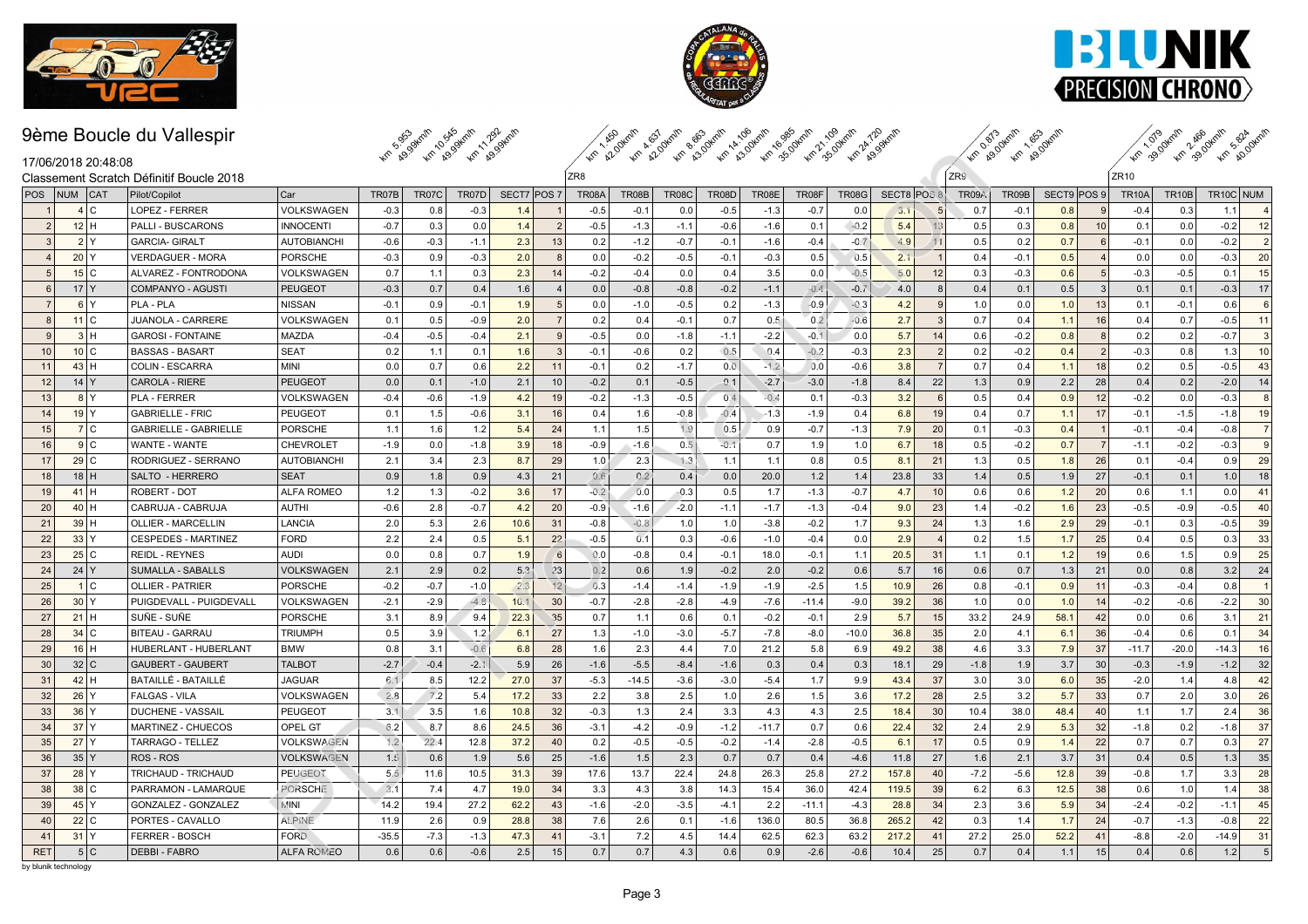



km zaodkalin z do dkalin z do dkalin

Km 29.94mln 6.49.94mln



 $Z$ R<sub>11</sub> km 2.34 km 2.95 km 2.96 km

km 31.9 km so km so km so dem na so dem

### 17/06/2018 20:48:08 Classement Scratch Définitif Boucle 2018

| 17/06/2018 20:48:08                      |                                          |                    |                                     |                |              |              | <b>WP A2,0 KP A2,0 KP A9,0</b> | <b>KF</b> R <sup>OLU</sup> |            |                | <b>AM</b> 38.00  | <b>An</b> BU     | <b>RO.</b><br>$\mathcal{L}$ |                                     | $\mathscr{U}$         | <b>RO</b> U<br>પ |                                     |                |              |                    | <b>An 51.0 An 40.0 An 47.0</b> | <b>Kr</b> 220            |
|------------------------------------------|------------------------------------------|--------------------|-------------------------------------|----------------|--------------|--------------|--------------------------------|----------------------------|------------|----------------|------------------|------------------|-----------------------------|-------------------------------------|-----------------------|------------------|-------------------------------------|----------------|--------------|--------------------|--------------------------------|--------------------------|
|                                          | Classement Scratch Définitif Boucle 2018 |                    |                                     |                | ZR11         |              |                                |                            |            |                | ZR <sub>12</sub> |                  |                             |                                     | ZR <sub>13</sub>      |                  |                                     |                | ZR14         |                    |                                |                          |
| <b>NUM</b><br>  <b>CAT</b><br><b>POS</b> | Pilot/Copilot                            | Car                | SEC <sub>10</sub> POS <sub>10</sub> |                | <b>TR11A</b> | <b>TR11B</b> | <b>TR11C</b>                   | <b>TR11D</b>               | SEC11POS11 |                | <b>TR12A</b>     | <b>TR12B</b>     | <b>TR12C</b>                | SEC <sub>12</sub> POS <sub>12</sub> | TR <sub>13</sub> B    | <b>TR13C</b>     | SEC <sub>13</sub> POS <sub>13</sub> |                | <b>TR14A</b> | TR <sub>14</sub> B | <b>TR14C</b>                   | TR14D NUM                |
| 4C                                       | LOPEZ - FERRER                           | VOLKSWAGEN         | 1.8                                 | 21             | $-1.3$       | $-0.4$       | $-0.6$                         | $-0.3$                     | 2.6        | 13             | 0.1              | $-0.6$           | $-0.3$                      | 1.0                                 | 1.0                   | 0.3              | 1.3                                 | 14             | $-0.4$       | 0.1                | $-0.3$                         | 0.0<br>$\overline{a}$    |
| $12$ H<br>2                              | <b>PALLI - BUSCARONS</b>                 | <b>INNOCENTI</b>   | 0.3                                 | $\overline{2}$ | $-1.2$       | $-0.7$       | $-0.1$                         | $-0.1$                     | 2.1        | 11             | $-0.1$           | $-0.1$           | $-0.9$                      | 1.1                                 | 11<br>0.7             | 0.5              | 1.2                                 | 12             | $-1.4$       | 0.0                | $-0.1$                         | $-0.3$<br>12             |
| 2 Y<br>$\mathcal{R}$                     | <b>GARCIA- GIRALT</b>                    | AUTOBIANCHI        | 0.3                                 |                | $-0.8$       | $-0.2$       | $-0.4$                         | $-0.4$                     | 1.8        | $\overline{4}$ | 0.1              | 0.3              | 0.5                         | 0.9                                 | 0.8                   | 0.9              | 1.7                                 | 19             | $-0.2$       | 0.2                | 0.2                            | 2 <br>$-0.2$             |
| 20 Y                                     | <b>VERDAGUER - MORA</b>                  | <b>PORSCHE</b>     | 0.3                                 | -3             | $-0.7$       | $-0.3$       | 0.3                            | 0.0                        | 1.3        | $\overline{2}$ | 0.4              | 0.6              | 0.5                         | 1.5                                 | 15<br>0.8             | 0.4              | 1.2                                 | 13             | 0.1          | 0.5                | $-0.5$                         | 20<br>$-0.7$             |
| 15 C<br>.5                               | ALVAREZ - FONTRODONA                     | VOLKSWAGEN         | 0.9                                 |                | $-1.1$       | $-0.3$       | 0.1                            | $-0.3$                     | 1.8        | $\overline{5}$ | $-0.1$           | $-0.3$           | -0.6                        | 1.0                                 | 0.7<br>$\mathbf{q}$   | 0.6              | 1.3                                 | 16             | $-0.2$       | 0.1                | $-0.4$                         | $-0.3$<br>15             |
| $17$ Y<br>6                              | COMPANYO - AGUSTI                        | <b>PEUGEOT</b>     | 0.5                                 | 5              | $-0.8$       | $-0.6$       | 0.1                            | 0.3                        | 1.8        | 6              | 0.6              | $-0.2$           | $-0.1$                      | 0.9                                 | 5<br>1.1              | 1.4              | 2.5                                 | 29             | $-0.1$       | $-0.1$             | $-0.7$                         | 17<br>$-0.4$             |
| 6 Y<br>7                                 | PLA - PLA                                | <b>NISSAN</b>      | 0.8                                 | - 6            | $-1.1$       | $-0.5$       | $-0.8$                         | $-0.9$                     | 3.3        | 20             | 0.4              | $-0.2$           | $-0.2$                      | 0.8                                 | 3<br>1.2              | 0.0              | 1.2                                 | 11             | $-1.4$       | 0.0                | $-0.3$                         | $-0.5$<br>6              |
| 11 <sup>2</sup><br>8                     | JUANOLA - CARRERE                        | VOLKSWAGEN         | 1.6                                 | 18             | $-1.2$       | $-0.3$       | $-0.4$                         | $-0.2$                     | 2.1        | 10             | 1.0              | 0.6              | $-0.1$                      | 1.7                                 | 16<br>1.2             | 0.4              | 1.6                                 | 18             | 0.0          | $-0.3$             | $-0.2$                         | 11<br>$-1.1$             |
| 3H<br>$\mathbf{Q}$                       | <b>GAROSI - FONTAINE</b>                 | <b>MAZDA</b>       | 1.1                                 | 9              | $-1.2$       | $-0.8$       | $-0.9$                         | $-0.7$                     | 3.6        | 21             | $-0.1$           | 0.1              | 0.1                         | 0.3                                 | 0.8                   | 0.1              | 0.9                                 |                | $-0.6$       | $-0.2$             | $-0.6$                         | 3<br>$-0.9$              |
| 10 C<br>10                               | <b>BASSAS - BASART</b>                   | <b>SEAT</b>        | 2.4                                 | 25             | $-1.8$       | $-1.0$       | 0.6                            | 1.0                        | 4.4        | 23             | 0.8              | $-0.2$           | 0.0                         | 1.0                                 | 1.0<br>$\overline{7}$ | 2.0              | 3.0                                 | 31             | $-0.7$       | 0.4                | $-0.1$                         | $-0.4$<br>10             |
| 43H<br>11                                | <b>COLIN - ESCARRA</b>                   | <b>MINI</b>        | 1.2                                 | 13             | $-0.7$       | $-0.8$       | $-0.9$                         | $-4.6$                     | 7.0        | 29             | 1.9              | $1.\overline{3}$ | 0.5                         | 3.7                                 | 24<br>0.7             | 0.1              | 0.8                                 | $\overline{7}$ | $-0.5$       | $-0.6$             | $-1.4$                         | 43<br>$-1.4$             |
| $14$ Y<br>12                             | <b>CAROLA - RIERE</b>                    | <b>PEUGEOT</b>     | 2.6                                 | 26             | $-0.1$       | 0.5          | 0.0                            | 0.2                        | 0.8        | $\overline{1}$ | 0.2              | 0.4              | 0.4                         | 1.0                                 | 8<br>0.7              | 0.6              | 1.3                                 | 15             | 0.1          | 1.0                | 1.8                            | 1.3<br>14                |
| 8 Y<br>13                                | <b>PLA - FERRER</b>                      | VOLKSWAGEN         | 0.5                                 |                | $-1.2$       | $-0.4$       | 0.5                            | 0.1                        | 2.2        | 12             | 0.5              | 0.3              | 0.5                         | 1.3                                 | 13<br>1.2             | 1.1              | 2.3                                 | 28             | $-0.2$       | 0.7                | $-0.3$                         | 0.7<br>8                 |
| $19$ Y<br>14                             | <b>GABRIELLE - FRIC</b>                  | <b>PEUGEOT</b>     | 3.4                                 | 31             | $-0.8$       | $-0.7$       | 0.1                            | 0.0                        | 1.6        | 3              | 0.3              | 0.0              | $-1.1$                      | 1.4                                 | 14<br>0.9             | 0.9              | 1.8                                 | 23             | $-1.1$       | 0.1                | $-1.0$                         | 19<br>$-1.5$             |
| 7C<br>15                                 | <b>GABRIELLE - GABRIELLE</b>             | <b>PORSCHE</b>     | 1.3                                 | 14             | $-1.3$       | 0.4          | 0.1                            | 0.3                        | 2.1        | -9             | 0.2              | 0.3              | 0.0                         | 0.5                                 | $\mathcal{P}$<br>0.1  | 0.2              | 0.3                                 | 2              | $-0.4$       | $-0.3$             | $-1.1$                         | 7 <sup>1</sup><br>$-8.1$ |
| 9C<br>16                                 | WANTE - WANTE                            | <b>CHEVROLET</b>   | 1.6                                 | 17             | $-1.6$       | $-2.6$       | $-0.5$                         | $-1.4$                     | 6.1        | 28             | $-0.3$           | $-1.2$           | $-1.5$                      | 3.0                                 | 20<br>0.2             | $-0.2$           | 0.4                                 | $\mathbf{R}$   | $-2.4$       | 1.3                | 1.4                            | 1.5<br>9 <sup>1</sup>    |
| 29 C<br>17                               | RODRIGUEZ - SERRANO                      | <b>AUTOBIANCHI</b> | 1.4                                 | 15             | $-1.2$       | $-1.2$       | 0.0                            | $-0.3$                     | 2.7        | 15             | 0.0              | 0.0              | 1.0                         | 1.0                                 | 10<br>0.6             | 1.1              | 1.7                                 | 20             | 0.8          | 2.2                | $-0.3$                         | 29<br>$-0.3$             |
| $18$ H<br>18                             | SALTO - HERRERO                          | <b>SEAT</b>        | 1.2                                 | 11             | $-0.8$       | 0.0          | 1.2                            | 0.0                        | 2.0        | 8              | 0.3              | $-0.3$           | $-0.6$                      | 1.2                                 | 12<br>0.8             | 0.7              | 1.5                                 | 17             | 0.5          | 1.5                | $-0.3$                         | 0.7<br>18                |
| 41H<br>19                                | ROBERT - DOT                             | <b>ALFA ROMEO</b>  | 1.7                                 | 20             | $-1.3$       | $-0.9$       | $-1.0$                         | $-5.6$                     | 8.8        | 32             | 1.2              | 1.0              | 0.4                         | 2.6                                 | 19<br>1.6             | $-0.3$           | 1.9                                 | 24             | 0.9          | 0.2                | 1.5                            | $-0.5$<br>41             |
| $40$ H<br>20                             | CABRUJA - CABRUJA                        | <b>AUTHI</b>       | 1.9                                 | 22             | $-1.7$       | $-2.2$       | $-1.6$                         | $-5.6$                     | 11.1       | 36             | $-1.8$           | $-2.8$           | $-4.6$                      | 9.2                                 | 35<br>0.6             | 0.2              | 0.8                                 | 5 <sup>1</sup> | $-0.6$       | $-0.9$             | $-2.5$                         | 40<br>$-3.1$             |
| 39H<br>21                                | OLLIER - MARCELLIN                       | <b>LANCIA</b>      | 0.9                                 | -8             | $-2.2$       | $-1.7$       | $-1.9$                         | $-5.8$                     | 11.6       | 37             | 0.2              | $-1.2$           | $-2.0$                      | 3.4                                 | 23<br>$-0.1$          | $-0.1$           | 0.2                                 |                | $-1.9$       | $-0.2$             | $-2.0$                         | $-2.2$<br>39             |
| 33 Y<br>22                               | <b>CESPEDES - MARTINEZ</b>               | <b>FORD</b>        | 1.2                                 | 12             | $-1.1$       | $-0.7$       | 0.2                            | $-1.1$                     | 3.1        | 18             | 2.1              | 1.6              | 1.0                         | 4.7                                 | 28<br>0.2             | 0.3              | 0.5                                 |                | $-0.4$       | 0.5                | $-0.2$                         | 33<br>0.3                |
| $25$ C<br>23                             | <b>REIDL - REYNES</b>                    | <b>AUDI</b>        | 3.0                                 | 28             | $-1.4$       | $-0.5$       | 0.0                            | $-1.2$                     | 3.1        | 17             | 1.5              | 1.4              | 0.3                         | 3.2                                 | 21<br>0.6             | $-3.3$           | 3.9                                 | 35             | $-0.9$       | 0.4                | $-0.4$                         | 25<br>$-0.1$             |
| 24 Y<br>24                               | SUMALLA - SABALLS                        | VOLKSWAGEN         | 4.0                                 | 36             | $-1.0$       | $-0.8$       | 0.7                            | 0.1                        | 2.6        | 14             | 8.4              | $-1.0$           | $-0.3$                      | 9.7                                 | 36<br>1.6             | 0.4              | 2.0                                 | 25             | $-1.2$       | 1.4                | $-0.6$                         | $-0.3$<br>24             |
| 1 C<br>25                                | <b>OLLIER - PATRIER</b>                  | <b>PORSCHE</b>     | 1.5                                 | 16             | $-2.0$       | $-1.3$       | $-0.2$                         | $-1.2$                     | 4.7        | 24             | 8.1              | 7.9              | 9.3                         | 25.3                                | 38<br>$-0.2$          | $-1.0$           | 1.2                                 | 10             | $-0.7$       | $-0.5$             | $-2.3$                         | $-1.8$                   |
| 30 <sup>2</sup><br>26                    | PUIGDEVALL - PUIGDEVALL                  | VOLKSWAGEN         | 3.0                                 | 29             | $-1.3$       | $-1.4$       | $-1.0$                         | $-2.2$                     | 5.9        | 27             | 1.1              | 0.3              | 0.8                         | 2.2                                 | 18<br>1.9             | $-0.6$           | 2.5                                 | 30             | 0.5          | 1.2                | $-0.2$                         | 30<br>$-0.6$             |
| $21$ H<br>27                             | SUÑE - SUÑE                              | <b>PORSCHE</b>     | 3.7                                 | 33             | 1.6          | $-0.2$       | 0.5                            | $-1.5$                     | 3.8        | 22             | 1.7              | 0.1              | 2.1                         | 3.9                                 | 25<br>1.3             | 0.8              | 2.1                                 | 26             | 10.0         | 5.4                | $-2.5$                         | 21<br>1.7                |
| 34 C<br>28                               | <b>BITEAU - GARRAU</b>                   | <b>TRIUMPH</b>     | 1.1                                 | 10             | 0.4          | $-1.7$       | $-0.4$                         | $-0.7$                     | 3.2        | 19             | 0.9              | $-3.3$           | $-1.4$                      | 5.6                                 | 31<br>$-0.8$          | $-2.6$           | 3.4                                 | 32             | $-1.0$       | 5.3                | 1.3                            | $-0.2$<br>34             |
| $16$ H<br>29                             | <b>HUBERLANT - HUBERLANT</b>             | <b>BMW</b>         | 46.0                                | 42             | $-1.9$       | $-4.1$       | 3.0                            | 1.5                        | 10.5       | 35             | 0.9              | $-0.8$           | $-1.6$                      | 3.3                                 | 22<br>$-0.9$          | 0.9              | 1.8                                 | 22             | 1.9          | 2.6                | $-2.2$                         | $-3.5$<br>16             |
| 32 C<br>30                               | <b>GAUBERT - GAUBERT</b>                 | <b>TALBOT</b>      | 3.4                                 | 32             | $-1.9$       | $-5.0$       | $-1.8$                         | $-1.4$                     | 10.1       | 34             | $-4.6$           | $-7.5$           | $-9.6$                      | 21.7                                | 37<br>$-1.6$          | $-2.8$           | 4.4                                 | 38             | $-1.9$       | 2.2                | 6.2                            | 32<br>8.7                |
| 42H<br>31                                | BATAILLÉ - BATAILLÉ                      | JAGUAR             | 8.2                                 | 40             | $-0.1$       | 1.3          | $-1.0$                         | $-4.9$                     | 7.3        | 30             | 2.9              | 0.7              | 2.6                         | 6.2                                 | 32<br>0.6             | $-0.2$           | 0.8                                 | 6              | $-1.4$       | 5.2                | 0.0                            | 42<br>3.5                |
| 32<br>26<br>$\mathsf{v}$                 | <b>FALGAS - VILA</b>                     | VOLKSWAGEN         | 5.7                                 | 38             | 2.6          | $-1.2$       | 0.7                            | 0.2                        | 4.7        | 25             | 2.0              | 2.2              | 2.1                         | 6.3                                 | 33<br>1.9             | 2.1              | 4.0                                 | 36             | 1.8          | 4.4                | 0.4                            | 1.7<br>26                |
| 33<br>36 Y                               | DUCHENE - VASSAIL                        | <b>PEUGEOT</b>     | 5.2                                 | 37             | 18.2         | 6.9          | 3.9                            | 2.0                        | 31.0       | 40             | $-13.3$          | $-18.7$          | $-40.9$                     | 72.9                                | 40<br>0.8             | 0.9              | 1.7                                 | 21             | 0.2          | 2.1                | 1.7                            | 36<br>1.0                |
| $37$ Y<br>34                             | MARTINEZ - CHUECOS                       | OPEL GT            | 3.8                                 | 35             | 1.5          | $-3.1$       | $-0.8$                         | $-4.5$                     | 9.9        | 33             | 4.4              | $-1.1$           | 3.1                         | 8.6                                 | 34<br>1.0             | $-6.0$           | 7.0                                 | 40             | $-3.6$       | 5.9                | $-1.5$                         | 37<br>$-0.4$             |
| $27$ Y<br>35                             | <b>TARRAGO - TELLEZ</b>                  | VOLKSWAGEN         | 1.7                                 | 19             | $-0.8$       | 0.0          | 0.3                            | 0.7                        | 1.8        | $\overline{7}$ | 0.7              | 0.5              | 0.5                         | 1.7                                 | 17<br>1.5             | 2.2              | 3.7                                 | 34             | $-0.3$       | 0.0                | $-0.9$                         | 27<br>$-1.3$             |
| 35 Y<br>36                               | ROS - ROS                                | <b>VOLKSWAGEN</b>  | 2.2                                 | 24             | 2.3          | 11.5         | 7.7                            | 2.1                        | 23.6       | 39             | 3.8              | 6.8              | 16.9                        | 27.5                                | 39<br>3.2             | $-1.1$           | 4.3                                 | 37             | $-0.7$       | 3.9                | 1.6                            | 35<br>3.1                |
| 37<br>$28$ Y                             | TRICHAUD - TRICHAUD                      | <b>PEUGEOT</b>     | 5.8                                 | 39             | 1.4          | $-2.5$       | 1.3                            | $-0.6$                     | 5.8        | 26             | 1.3              | 0.0              | 3.3                         | 4.6                                 | 27<br>$-2.6$          | $-1.0$           | 3.6                                 | 33             | $-1.0$       | 2.5                | $-1.3$                         | 0.1<br>28                |
| 38<br>$38$ C                             | PARRAMON - LAMARQUE                      | PORSCHE            | 3.0                                 | 30             | $-1.1$       | $-0.4$       | 0.0                            | $-1.2$                     | 2.7        | 16             | 2.3              | 2.3              | $-0.1$                      | 4.7                                 | 29<br>2.4             | 3.0              | 5.4                                 | 39             | $-0.8$       | 1.4                | 0.7                            | 38<br>1.8                |
| $45$ Y<br>39                             | GONZALEZ - GONZALEZ                      | MINI               | 3.7                                 | 34             | $-1.1$       | $-5.0$       | $-2.6$                         | $-7.4$                     | 16.1       | 38             | 0.3              | $-2.2$           | $-1.7$                      | 4.2                                 | 26<br>$-0.5$          | $-0.6$           | 1.1                                 | 9              | $-3.4$       | 0.7                | $-6.4$                         | $-5.7$<br>45             |
| 22 C<br>40                               | PORTES - CAVALLO                         | <b>ALPINE</b>      | 2.8                                 | 27             | $-1.1$       | $-4.3$       | 1.8                            | $-0.6$                     | 7.8        | 31             | $-0.2$           | $-1.8$           | $-2.9$                      | 4.9                                 | 30<br>$-0.4$          | $-1.8$           | 2.2                                 | 27             | $-2.2$       | $-2.5$             | $-6.3$                         | 22<br>$-4.4$             |
| $31$ Y<br>41                             | <b>FERRER - BOSCH</b>                    | <b>FORD</b>        | 25.7                                | 41             | $-10.9$      | $-19.1$      | $-22.1$                        | $-26.9$                    | 79.0       | 41             | $-28.0$          | $-28.2$          | $-32.3$                     | 88.5                                | 41<br>$-11.3$         | $-16.1$          | 27.4                                | 41             | $-21.7$      | 5.7                | $-1.6$                         | 31<br>6.0                |
| 5C<br><b>RET</b>                         | <b>DEBBI - FABRO</b>                     | <b>ALFA ROMEO</b>  | 2.2                                 | 23             |              |              |                                |                            |            |                |                  |                  |                             |                                     |                       |                  |                                     |                |              |                    |                                | 5                        |
| by blunik technology                     |                                          |                    |                                     |                |              |              |                                |                            |            |                |                  |                  |                             |                                     |                       |                  |                                     |                |              |                    |                                |                          |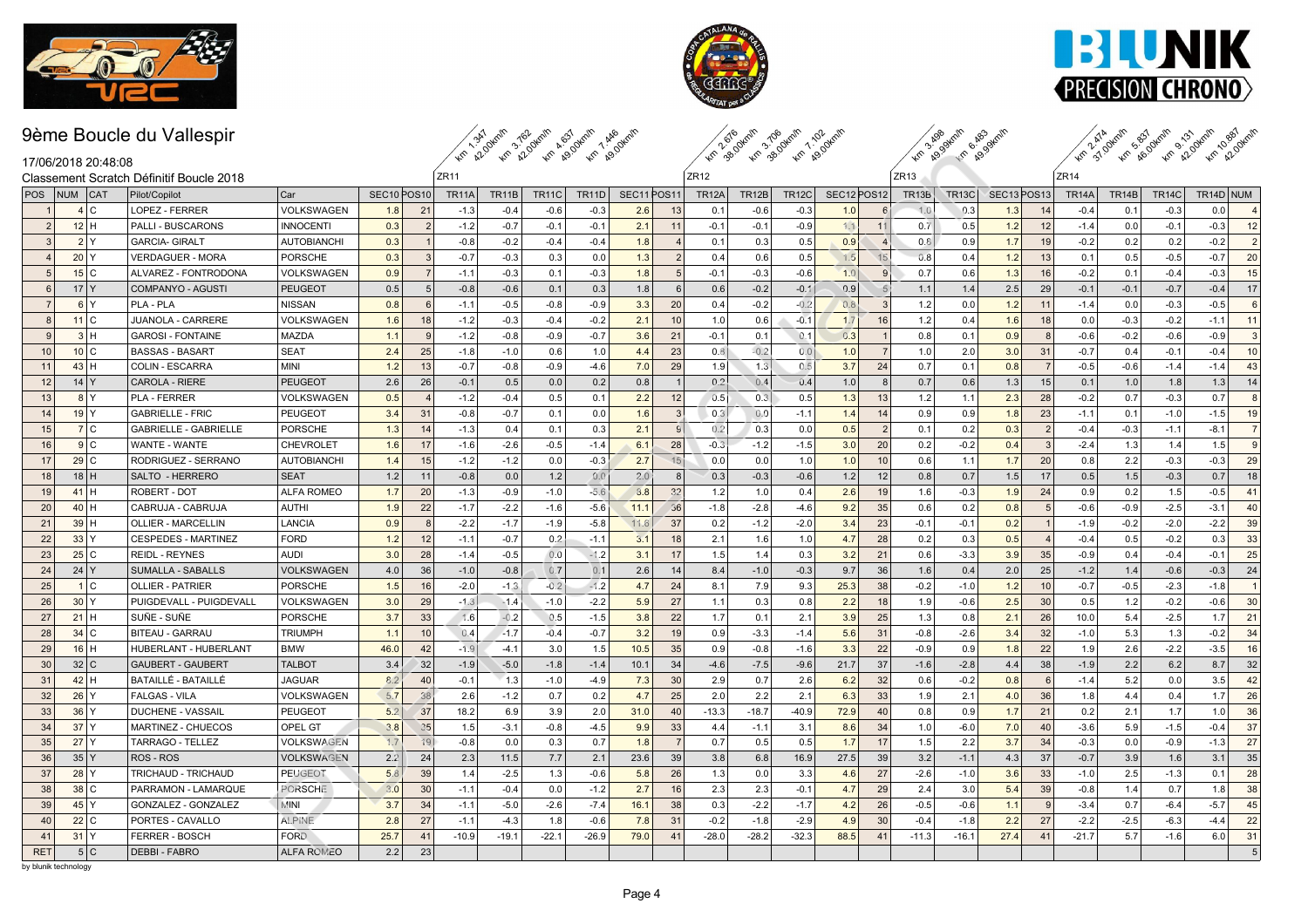





### 17/06/2018 20:48:08

#### Classement Scratch Définitif Boucle 2018

| 17/06/2018 20:48:08  |        |                                          |                    |              | <b>4m</b> 35.0 Km 29.0 |                 |                |                |  |
|----------------------|--------|------------------------------------------|--------------------|--------------|------------------------|-----------------|----------------|----------------|--|
|                      |        | Classement Scratch Définitif Boucle 2018 |                    |              |                        |                 |                |                |  |
| POS NUM CAT          |        | Pilot/Copilot                            | Car                | <b>TR14E</b> | TR14F                  | SEC14 POS14 NUM |                |                |  |
| $\mathbf{1}$         | 4C     | LOPEZ - FERRER                           | VOLKSWAGEN         | 0.3          | 1.2                    | 2.3             |                |                |  |
| 2                    | $12$ H | PALLI - BUSCARONS                        | <b>INNOCENTI</b>   | 0.4          | 1.2                    | 3.4             | 8              | 12             |  |
| 3                    | 2 Y    | <b>GARCIA- GIRALT</b>                    | <b>AUTOBIANCHI</b> | 0.9          | 1.1                    | 2.8             | $6\phantom{a}$ | 2              |  |
| 4                    | 20 Y   | <b>VERDAGUER - MORA</b>                  | <b>PORSCHE</b>     | $-0.3$       | $-0.1$                 | 2.2             | 3              | 20             |  |
| $\sqrt{5}$           | $15$ C | ALVAREZ - FONTRODONA                     | VOLKSWAGEN         | 0.1          | 0.5                    | 1.6             | $\overline{1}$ | 15             |  |
| $\,6\,$              | $17$ Y | COMPANYO - AGUSTI                        | <b>PEUGEOT</b>     | 0.2          | 0.4                    | 1.9             | $\overline{2}$ | 17             |  |
| 7                    | 6 Y    | PLA - PLA                                | <b>NISSAN</b>      | $-0.8$       | 1.3                    | 4.3             | 15             | 6              |  |
| $\boldsymbol{8}$     | 11 C   | JUANOLA - CARRERE                        | VOLKSWAGEN         | $-0.9$       | $-1.6$                 | 4.1             | 12             | 11             |  |
| 9                    | 3H     | <b>GAROSI - FONTAINE</b>                 | MAZDA              | $-0.3$       | 0.6                    | 3.2             | $\overline{7}$ | $\mathbf{3}$   |  |
| 10                   | 10 C   | <b>BASSAS - BASART</b>                   | <b>SEAT</b>        | 0.6          | 0.5                    | 2.7             | $\sqrt{5}$     | 10             |  |
| 11                   | $43$ H | COLIN - ESCARRA                          | <b>MINI</b>        | $-1.8$       | 1.2                    | 6.9             | 22             | 43             |  |
| 12                   | $14$ Y | CAROLA - RIERE                           | <b>PEUGEOT</b>     | 0.5          | $-0.1$                 | 4.8             | 17             | 14             |  |
| 13                   | 8 Y    | PLA - FERRER                             | VOLKSWAGEN         | 1.2          | 1.6                    | 4.7             | 16             | 8              |  |
| 14                   | $19$ Y | <b>GABRIELLE - FRIC</b>                  | PEUGEOT            | 0.3          | $-0.2$                 | 4.2             | 14             | 19             |  |
| 15                   | 7 C    | <b>GABRIELLE - GABRIELLE</b>             | <b>PORSCHE</b>     | $-9.6$       | $-0.8$                 | 20.3            | 34             | $\overline{7}$ |  |
| 16                   | 9C     | WANTE - WANTE                            | <b>CHEVROLET</b>   | 1.4          | 0.7                    | 8.7             | 24             | 9              |  |
| 17                   | 29 C   | RODRIGUEZ - SERRANO                      | <b>AUTOBIANCHI</b> | $-0.5$       | 1.8                    | 5.9             | 21             | 29             |  |
| 18                   | $18$ H | SALTO - HERRERO                          | <b>SEAT</b>        | 1.0          | 1.9                    | 5.9             | 20             | 18             |  |
| 19                   | $41$ H | ROBERT - DOT                             | ALFA ROMEO         | $-0.3$       | 0.6                    | 4.0             | 11             | 41             |  |
| 20                   | $40$ H | CABRUJA - CABRUJA                        | <b>AUTHI</b>       | $-4.0$       | $-0.7$                 | 11.8            | 31             | 40             |  |
| 21                   | 39H    | <b>OLLIER - MARCELLIN</b>                | <b>LANCIA</b>      | $-2.1$       | $-2.0$                 | 10.4            | 28             | 39             |  |
| 22                   | 33 Y   | <b>CESPEDES - MARTINEZ</b>               | <b>FORD</b>        | 2.1          | 1.4                    | 4.9             | 18             | 33             |  |
| 23                   | $25$ C | REIDL - REYNES                           | <b>AUDI</b>        | 0.5          | 1.3                    | 3.6             | 10             | 25             |  |
| 24                   | 24 Y   | SUMALLA - SABALLS                        | VOLKSWAGEN         | 0.5          | 1.3                    | 5.3             | 19             | 24             |  |
| 25                   | 1 C    | <b>OLLIER - PATRIER</b>                  | <b>PORSCHE</b>     | $-2.8$       | $-2.6$                 | 10.7            | 30             |                |  |
| 26                   | $30$ Y | PUIGDEVALL - PUIGDEVALL                  | VOLKSWAGEN         | 0.2          | 1.4                    | 4.1             | 13             | 30             |  |
| 27                   | $21$ H | SUÑE - SUÑE                              | <b>PORSCHE</b>     | $-2.2$       | 1.2                    | 23.0            | 36             | 21             |  |
| 28                   | 34 C   | BITEAU - GARRAU                          | <b>TRIUMPH</b>     | $-2.5$       | $-0.3$                 | 10.6            | 29             | 34             |  |
| 29                   | $16$ H | HUBERLANT - HUBERLANT                    | <b>BMW</b>         | $-4.4$       | $-3.2$                 | 17.8            | 33             | 16             |  |
| 30                   | 32 C   | <b>GAUBERT - GAUBERT</b>                 | <b>TALBOT</b>      | 11.1         | 13.8                   | 43.9            | 40             | 32             |  |
| 31                   | 42H    | BATAILLÉ - BATAILLÉ                      | <b>JAGUAR</b>      | $-0.6$       | 2.9                    | 13.6            | 32             | 42             |  |
| 32                   | 26 Y   | <b>FALGAS - VILA</b>                     | VOLKSWAGEN         | 0.5          | 1.2                    | 10.0            | 27             | 26             |  |
| 33                   | 36 Y   | DUCHENE - VASSAIL                        | <b>PEUGEOT</b>     | 1.4          | 0.7                    | 7.1             | 23             | 36             |  |
| 34                   | $37$ Y | MARTINEZ - CHUECOS                       | OPEL GT            | $-12.4$      | 4.2                    | 28.0            | 37             | 37             |  |
| 35                   | $27$ Y | TARRAGO - TELLEZ                         | VOLKSWAGEN         | $-0.5$       | $-0.5$                 | 3.5             | 9              | 27             |  |
| 36                   | 35 Y   | ROS - ROS                                | VOLKSWAGEN         | 8.5          | $-2.5$                 | 20.3            | 35             | 35             |  |
| 37                   | $28$ Y | TRICHAUD - TRICHAUD                      | <b>PEUGEOT</b>     | $-1.7$       | 2.3                    | 8.9             | 25             | 28             |  |
| 38                   | 38 C   | PARRAMON - LAMARQUE                      | PORSCHE            | 1.7          | 3.3                    | 9.7             | 26             | 38             |  |
| 39                   | $45$ Y | GONZALEZ - GONZALEZ                      | <b>MINI</b>        | $-8.3$       | $-7.3$                 | 31.8            | 38             | 45             |  |
| 40                   | 22 C   | PORTES - CAVALLO                         | <b>ALPINE</b>      | $-21.3$      | $-16.0$                | 52.7            | 41             | 22             |  |
| 41                   | $31$ Y | FERRER - BOSCH                           | <b>FORD</b>        | $-5.2$       | $-1.8$                 | 42.0            | 39             | 31             |  |
| RET                  | 5C     | <b>DEBBI - FABRO</b>                     | <b>ALFA ROMEO</b>  |              |                        |                 |                | 5 <sup>1</sup> |  |
| by blunik technology |        |                                          |                    |              |                        |                 |                |                |  |

**13.367** 3.50km/h

Km 17.26A vm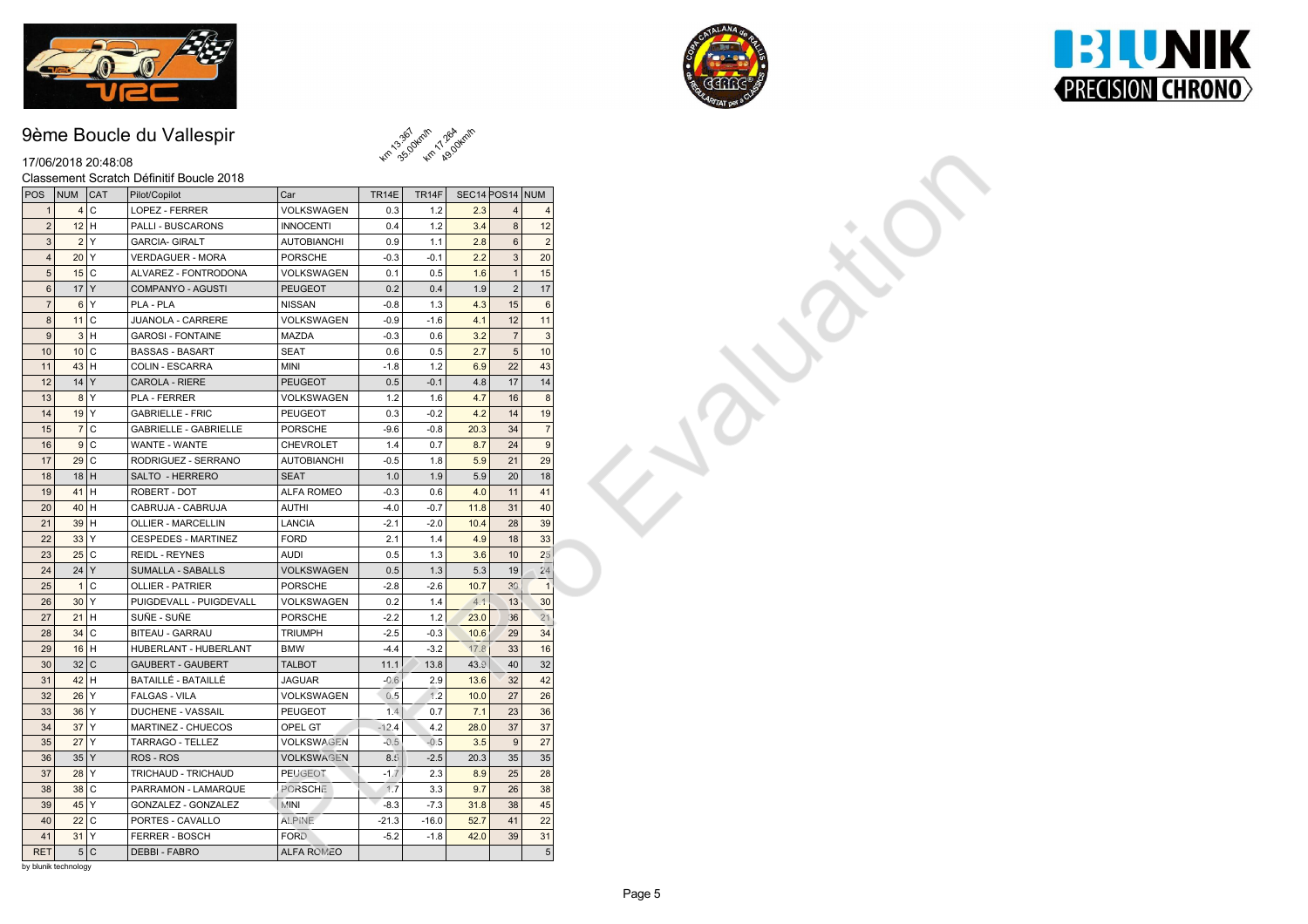





km som km bookm, 11.4 km

# 9ème Boucle du Vallespir

km R30 km R99 km R994 km km kalakur adalah kalakur adalah kalakur.<br>Km kalakur adalah kalakur adalah kalakur

Km o.165 Arnin Sasa Arnin

|     |                      | 17/06/2018 20:48:08 |                                          |            |       |              |        |       |                 |          |         |        |       |       |       |                   |    |       |              |       |                 |                  |    |        |           |                 |
|-----|----------------------|---------------------|------------------------------------------|------------|-------|--------------|--------|-------|-----------------|----------|---------|--------|-------|-------|-------|-------------------|----|-------|--------------|-------|-----------------|------------------|----|--------|-----------|-----------------|
|     |                      |                     | Classement Scratch Définitif Boucle 2018 |            |       | $\sqrt{2R1}$ |        |       |                 |          | ${ZR2}$ |        |       |       |       |                   |    | ZR3   |              |       |                 |                  |    | ZR4    |           |                 |
|     |                      | POS NUM CAT         | Pilot/Copilot                            | Car        | TOTAL | TR01A        | TR01B  | TR01C | SECT1 POS 1     |          | TR02A   | TR02B  | TR02C | TR02D | TR02E | SECT2 POS 2 TR03A |    |       | <b>TR03B</b> | TR03C | TR03D           | SECT3 POS3 TR04A |    |        | TR04B NUM |                 |
| RET |                      | $\overline{23}$ C   | PEDRAGOSA - BELTRI                       | <b>BMW</b> |       | $-1.3$       | $-0.1$ | 0.4   |                 | $1.8$ 16 | $-0.1$  | $-0.2$ | 0.5   | 1.5   | 2.1   | 4.4               | 13 |       |              |       |                 |                  |    |        |           | $\boxed{23}$    |
| RET |                      | 44 C                | THERY - THERY                            | MGB        |       | 600.0        | 600.0  | 600.0 | $\fbox{1800.0}$ | 44       | 600.0   | 600.0  | 600.0 | 600.0 | 600.0 | 3000.0            | 44 | 600.0 | 600.0        | 600.0 | $\boxed{600.0}$ | $2400.0$         | 43 | $-3.0$ | $-3.0$    | $\overline{44}$ |
|     | by blunik technology |                     |                                          |            |       |              |        |       |                 |          |         |        |       |       |       |                   |    |       |              |       |                 |                  |    |        |           |                 |
|     |                      |                     |                                          |            |       |              |        |       |                 |          |         |        |       |       |       |                   |    |       |              |       |                 |                  |    |        |           |                 |
|     |                      |                     |                                          |            |       |              |        |       |                 |          |         |        |       |       |       |                   |    |       |              |       |                 |                  |    |        |           |                 |
|     |                      |                     |                                          |            |       |              |        |       |                 |          |         |        |       |       |       |                   |    |       |              |       |                 |                  |    |        |           |                 |
|     |                      |                     |                                          |            |       |              |        |       |                 |          |         |        |       |       |       |                   |    |       |              |       |                 |                  |    |        |           |                 |
|     |                      |                     |                                          |            |       |              |        |       |                 |          |         |        |       |       |       |                   |    |       |              |       |                 |                  |    |        |           |                 |
|     |                      |                     |                                          |            |       |              |        |       |                 |          |         |        |       |       |       |                   |    |       |              |       |                 |                  |    |        |           |                 |
|     |                      |                     |                                          |            |       |              |        |       |                 |          |         |        |       |       |       |                   |    |       |              |       |                 |                  |    |        |           |                 |
|     |                      |                     |                                          |            |       |              |        |       |                 |          |         |        |       |       |       |                   |    |       |              |       |                 |                  |    |        |           |                 |
|     |                      |                     |                                          |            |       |              |        |       |                 |          |         |        |       |       |       |                   |    |       |              |       |                 |                  |    |        |           |                 |
|     |                      |                     |                                          |            |       |              |        |       |                 |          |         |        |       |       |       |                   |    |       |              |       |                 |                  |    |        |           |                 |
|     |                      |                     |                                          |            |       |              |        |       |                 |          |         |        |       |       |       |                   |    |       |              |       |                 |                  |    |        |           |                 |
|     |                      |                     |                                          |            |       |              |        |       |                 |          |         |        |       |       |       |                   |    |       |              |       |                 |                  |    |        |           |                 |
|     |                      |                     |                                          |            |       |              |        |       |                 |          |         |        |       |       |       |                   |    |       |              |       |                 |                  |    |        |           |                 |
|     |                      |                     |                                          |            |       |              |        |       |                 |          |         |        |       |       |       |                   |    |       |              |       |                 |                  |    |        |           |                 |
|     |                      |                     |                                          |            |       |              |        |       |                 |          |         |        |       |       |       |                   |    |       |              |       |                 |                  |    |        |           |                 |
|     |                      |                     |                                          |            |       |              |        |       |                 |          |         |        |       |       |       |                   |    |       |              |       |                 |                  |    |        |           |                 |
|     |                      |                     |                                          |            |       |              |        |       |                 |          |         |        |       |       |       |                   |    |       |              |       |                 |                  |    |        |           |                 |
|     |                      |                     |                                          |            |       |              |        |       |                 |          |         |        |       |       |       |                   |    |       |              |       |                 |                  |    |        |           |                 |
|     |                      |                     |                                          |            |       |              |        |       |                 |          |         |        |       |       |       |                   |    |       |              |       |                 |                  |    |        |           |                 |
|     |                      |                     |                                          |            |       |              |        |       |                 |          |         |        |       |       |       |                   |    |       |              |       |                 |                  |    |        |           |                 |
|     |                      |                     |                                          |            |       |              |        |       |                 |          |         |        |       |       |       |                   |    |       |              |       |                 |                  |    |        |           |                 |
|     |                      |                     |                                          |            |       |              |        |       |                 |          |         |        |       |       |       |                   |    |       |              |       |                 |                  |    |        |           |                 |
|     |                      |                     |                                          |            |       |              |        |       |                 |          |         |        |       |       |       |                   |    |       |              |       |                 |                  |    |        |           |                 |
|     |                      |                     |                                          |            |       |              |        |       |                 |          |         |        |       |       |       |                   |    |       |              |       |                 |                  |    |        |           |                 |
|     |                      |                     |                                          |            |       |              |        |       |                 |          |         |        |       |       |       |                   |    |       |              |       |                 |                  |    |        |           |                 |
|     |                      |                     |                                          |            |       |              |        |       |                 |          |         |        |       |       |       |                   |    |       |              |       |                 |                  |    |        |           |                 |
|     |                      |                     |                                          |            |       |              |        |       |                 |          |         |        |       |       |       |                   |    |       |              |       |                 |                  |    |        |           |                 |
|     |                      |                     |                                          |            |       |              |        |       |                 |          |         |        |       |       |       |                   |    |       |              |       |                 |                  |    |        |           |                 |
|     |                      |                     |                                          |            |       |              |        |       |                 |          |         |        |       |       |       |                   |    |       |              |       |                 |                  |    |        |           |                 |
|     |                      |                     |                                          |            |       |              |        |       |                 |          |         |        |       |       |       |                   |    |       |              |       |                 |                  |    |        |           |                 |
|     |                      |                     |                                          |            |       |              |        |       |                 |          |         |        |       |       |       |                   |    |       |              |       |                 |                  |    |        |           |                 |
|     |                      |                     |                                          |            |       |              |        |       |                 |          |         |        |       |       |       |                   |    |       |              |       |                 |                  |    |        |           |                 |
|     |                      |                     |                                          |            |       |              |        |       |                 |          |         |        |       |       |       |                   |    |       |              |       |                 |                  |    |        |           |                 |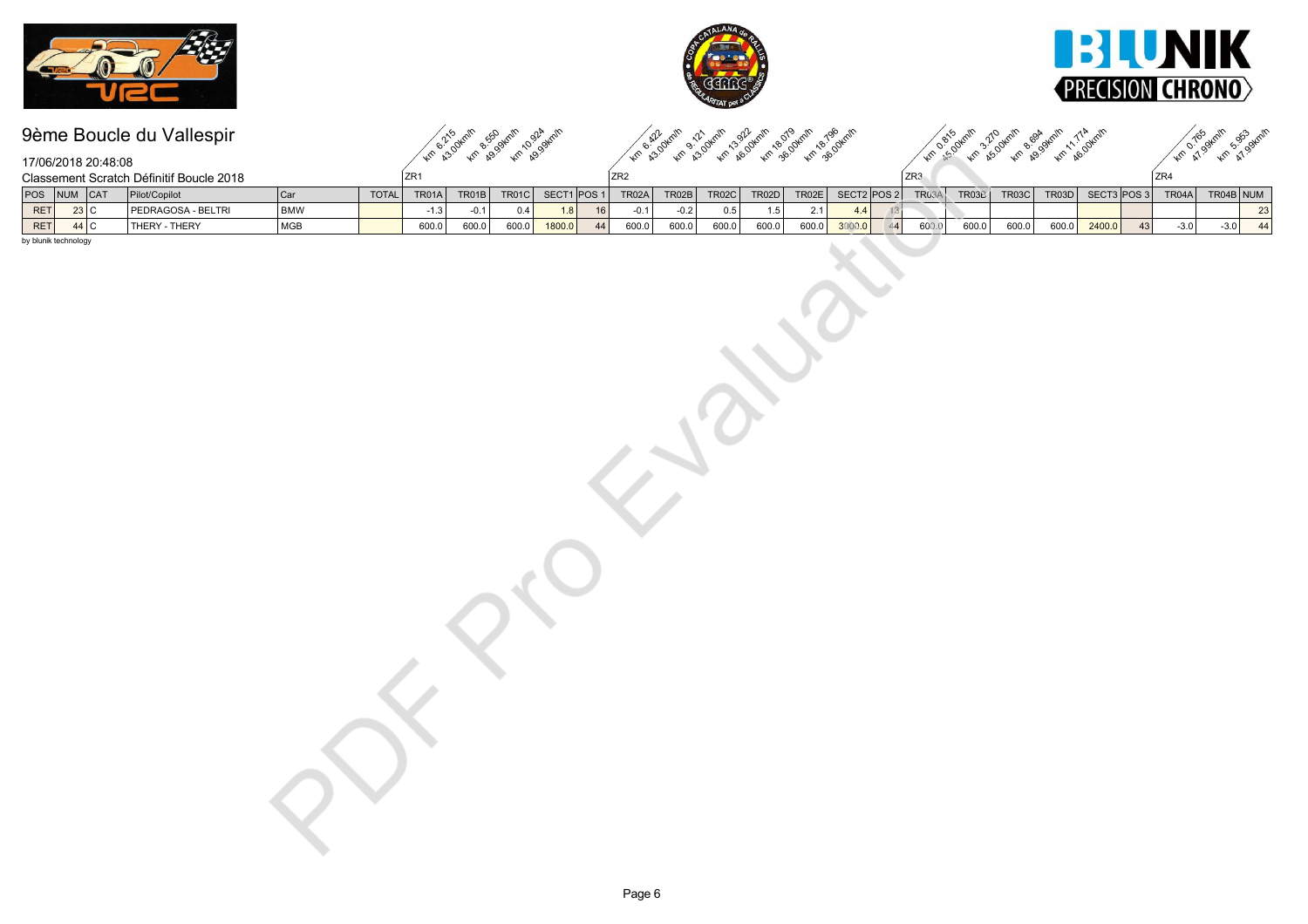





Km 8.499 Km 12.310 Km 15.30 Achin km 4.9 km 4.9 km 4.9 km 6.9 km 4.9 km 4.8 km 3.30 km km 20 km 12.0 km 10.00km 12.00km km **A.165** Skrith

|                      | 17/06/2018 20:48:08 |                                          |            |        |        |        |      |                 |                           |         |         |         |        |         |         |                   |                    |        |       |                |                |    | <b>Am</b> Ago.              |                                                       |
|----------------------|---------------------|------------------------------------------|------------|--------|--------|--------|------|-----------------|---------------------------|---------|---------|---------|--------|---------|---------|-------------------|--------------------|--------|-------|----------------|----------------|----|-----------------------------|-------------------------------------------------------|
|                      |                     | Classement Scratch Définitif Boucle 2018 |            |        |        |        |      |                 | $\sqrt{2}R5$              |         |         |         |        |         |         |                   | ZR6                |        |       |                |                |    | ${Z}R7$                     |                                                       |
|                      | POS NUM CAT         | Pilot/Copilot                            | Car        | TR04C  | TR04D  |        |      |                 | $TR04E$ SECT4 POS 4 TR05A | TR05B   | TR05C   | TR05D   | TR05E  | TR05F   |         | TR05G SECT5 POS 5 | TR06A              | TR06B  | TR06C |                |                |    | TR06D SECT6 POS 6 TR07A NUM |                                                       |
| RET                  | $\overline{23}$ C   | PEDRAGOSA - BELTRI                       | <b>BMW</b> |        |        |        |      |                 |                           |         |         |         |        |         |         |                   |                    |        |       |                |                |    |                             | $\begin{array}{r} \hline 23 \\ \hline 44 \end{array}$ |
| RET                  | $44$ C              | THERY - THERY                            | MGB        | $-7.4$ | $-2.1$ | $-2.9$ | 18.4 | $\overline{38}$ | 4.1                       | $-14.7$ | $-23.1$ | $-30.7$ | $-1.7$ | $-15.3$ | $-13.8$ | 103.4             | $\sqrt{42}$<br>4.1 | $-0.8$ | 46.7  | $\fbox{102.0}$ | $\fbox{153.6}$ | 43 | $-0.2$                      |                                                       |
| by blunik technology |                     |                                          |            |        |        |        |      |                 |                           |         |         |         |        |         |         |                   |                    |        |       |                |                |    |                             |                                                       |
|                      |                     |                                          |            |        |        |        |      |                 |                           |         |         |         |        |         |         |                   |                    |        |       |                |                |    |                             |                                                       |
|                      |                     |                                          |            |        |        |        |      |                 |                           |         |         |         |        |         |         |                   |                    |        |       |                |                |    |                             |                                                       |
|                      |                     |                                          |            |        |        |        |      |                 |                           |         |         |         |        |         |         |                   |                    |        |       |                |                |    |                             |                                                       |
|                      |                     |                                          |            |        |        |        |      |                 |                           |         |         |         |        |         |         |                   |                    |        |       |                |                |    |                             |                                                       |
|                      |                     |                                          |            |        |        |        |      |                 |                           |         |         |         |        |         |         |                   |                    |        |       |                |                |    |                             |                                                       |
|                      |                     |                                          |            |        |        |        |      |                 |                           |         |         |         |        |         |         |                   |                    |        |       |                |                |    |                             |                                                       |
|                      |                     |                                          |            |        |        |        |      |                 |                           |         |         |         |        |         |         |                   |                    |        |       |                |                |    |                             |                                                       |
|                      |                     |                                          |            |        |        |        |      |                 |                           |         |         |         |        |         |         |                   |                    |        |       |                |                |    |                             |                                                       |
|                      |                     |                                          |            |        |        |        |      |                 |                           |         |         |         |        |         |         |                   |                    |        |       |                |                |    |                             |                                                       |
|                      |                     |                                          |            |        |        |        |      |                 |                           |         |         |         |        |         |         |                   |                    |        |       |                |                |    |                             |                                                       |
|                      |                     |                                          |            |        |        |        |      |                 |                           |         |         |         |        |         |         |                   |                    |        |       |                |                |    |                             |                                                       |
|                      |                     |                                          |            |        |        |        |      |                 |                           |         |         |         |        |         |         |                   |                    |        |       |                |                |    |                             |                                                       |
|                      |                     |                                          |            |        |        |        |      |                 |                           |         |         |         |        |         |         |                   |                    |        |       |                |                |    |                             |                                                       |
|                      |                     |                                          |            |        |        |        |      |                 |                           |         |         |         |        |         |         |                   |                    |        |       |                |                |    |                             |                                                       |
|                      |                     |                                          |            |        |        |        |      |                 |                           |         |         |         |        |         |         |                   |                    |        |       |                |                |    |                             |                                                       |
|                      |                     |                                          |            |        |        |        |      |                 |                           |         |         |         |        |         |         |                   |                    |        |       |                |                |    |                             |                                                       |
|                      |                     |                                          |            |        |        |        |      |                 |                           |         |         |         |        |         |         |                   |                    |        |       |                |                |    |                             |                                                       |
|                      |                     |                                          |            |        |        |        |      |                 |                           |         |         |         |        |         |         |                   |                    |        |       |                |                |    |                             |                                                       |
|                      |                     |                                          |            |        |        |        |      |                 |                           |         |         |         |        |         |         |                   |                    |        |       |                |                |    |                             |                                                       |
|                      |                     |                                          |            |        |        |        |      |                 |                           |         |         |         |        |         |         |                   |                    |        |       |                |                |    |                             |                                                       |
|                      |                     |                                          |            |        |        |        |      |                 |                           |         |         |         |        |         |         |                   |                    |        |       |                |                |    |                             |                                                       |
|                      |                     |                                          |            |        |        |        |      |                 |                           |         |         |         |        |         |         |                   |                    |        |       |                |                |    |                             |                                                       |
|                      |                     |                                          |            |        |        |        |      |                 |                           |         |         |         |        |         |         |                   |                    |        |       |                |                |    |                             |                                                       |
|                      |                     |                                          |            |        |        |        |      |                 |                           |         |         |         |        |         |         |                   |                    |        |       |                |                |    |                             |                                                       |
|                      |                     |                                          |            |        |        |        |      |                 |                           |         |         |         |        |         |         |                   |                    |        |       |                |                |    |                             |                                                       |
|                      |                     |                                          |            |        |        |        |      |                 |                           |         |         |         |        |         |         |                   |                    |        |       |                |                |    |                             |                                                       |
|                      |                     |                                          |            |        |        |        |      |                 |                           |         |         |         |        |         |         |                   |                    |        |       |                |                |    |                             |                                                       |
|                      |                     |                                          |            |        |        |        |      |                 |                           |         |         |         |        |         |         |                   |                    |        |       |                |                |    |                             |                                                       |
|                      |                     |                                          |            |        |        |        |      |                 |                           |         |         |         |        |         |         |                   |                    |        |       |                |                |    |                             |                                                       |
|                      |                     |                                          |            |        |        |        |      |                 |                           |         |         |         |        |         |         |                   |                    |        |       |                |                |    |                             |                                                       |
|                      |                     |                                          |            |        |        |        |      |                 |                           |         |         |         |        |         |         |                   |                    |        |       |                |                |    |                             |                                                       |
|                      |                     |                                          |            |        |        |        |      |                 |                           |         |         |         |        |         |         |                   |                    |        |       |                |                |    |                             |                                                       |
|                      |                     |                                          |            |        |        |        |      |                 |                           |         |         |         |        |         |         |                   |                    |        |       |                |                |    |                             |                                                       |
|                      |                     |                                          |            |        |        |        |      |                 |                           |         |         |         |        |         |         |                   |                    |        |       |                |                |    |                             |                                                       |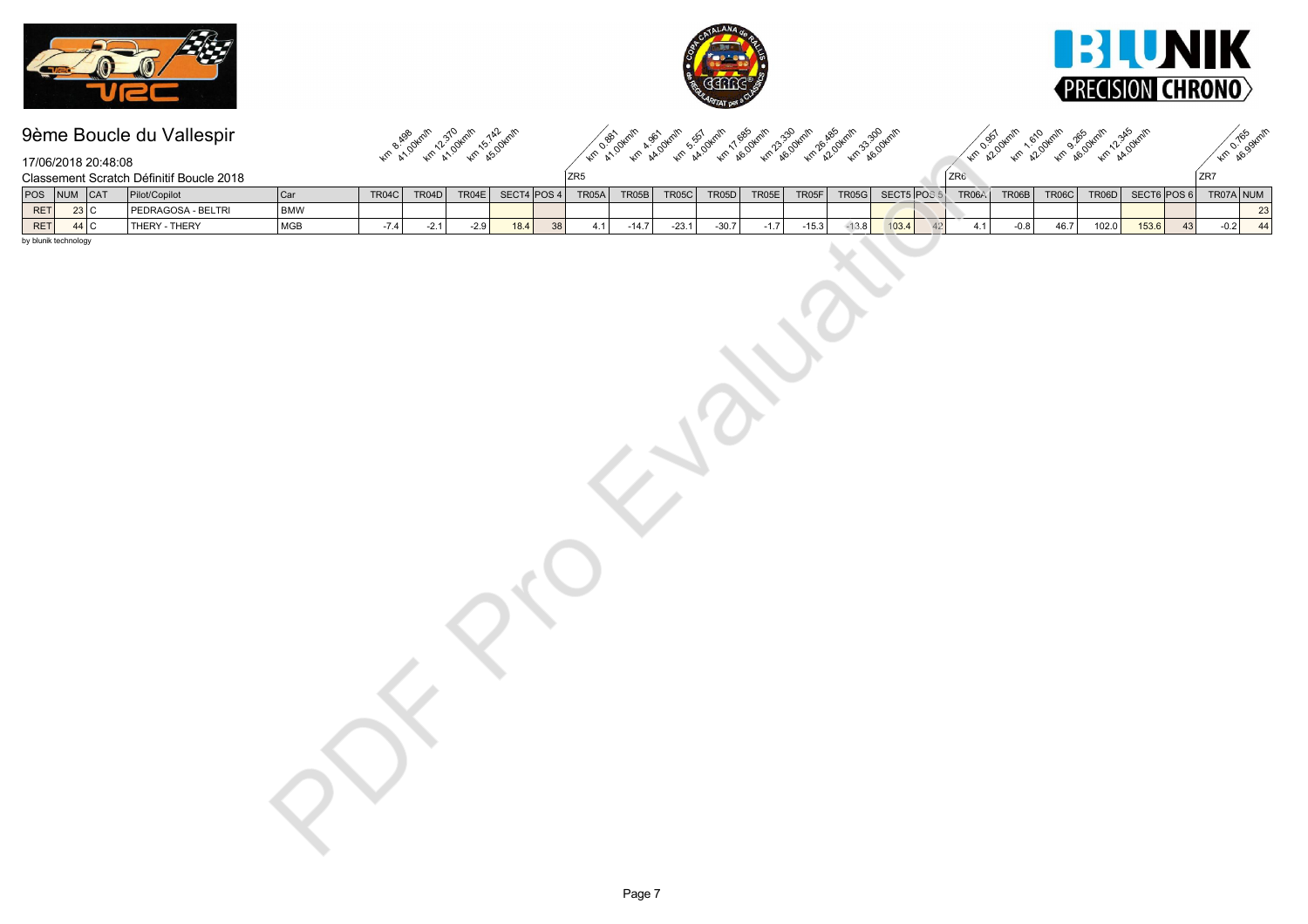





km kg3 km kg3 km kg3  $\chi_{\rm r}$  ,  $\chi_{\rm p}$  ,  $\chi_{\rm r}$  ,  $\chi_{\rm r}$  ,  $\chi_{\rm r}$  ,  $\chi_{\rm r}$  ,  $\chi_{\rm r}$  ,  $\chi_{\rm r}$  ,  $\chi_{\rm r}$  ,  $\chi_{\rm r}$  ,  $\chi_{\rm r}$  ,  $\chi_{\rm r}$  ,  $\chi_{\rm r}$  ,  $\chi_{\rm r}$  ,  $\chi_{\rm r}$  ,  $\chi_{\rm r}$  ,  $\chi_{\rm r}$  ,  $\chi_{\rm r}$  ,  $\chi_{\$ Km 28.09km/h 1.653 oknin km 2.90 km 2.90 km 2.90 km

17/06/2018 20:48:08

|                      | 17/06/2018 20:48:08 |                                          |                |       |                |                   |                | s,                |       |             |             |             |                         |     |       |             |               |       |           |                                                       |
|----------------------|---------------------|------------------------------------------|----------------|-------|----------------|-------------------|----------------|-------------------|-------|-------------|-------------|-------------|-------------------------|-----|-------|-------------|---------------|-------|-----------|-------------------------------------------------------|
|                      |                     | Classement Scratch Définitif Boucle 2018 |                |       |                |                   |                | ZR8               |       |             |             |             |                         | ZR9 |       |             | $\sqrt{2R10}$ |       |           |                                                       |
|                      | POS NUM CAT         | Pilot/Copilot                            | <sub>Car</sub> | TR07B | TR07C          | TR07D             |                | SECT7 POS 7 TR08A | TR08B | TR08C TR08D | TR08E TR08F |             | TR08G SECT8 POS 8 TR09A |     | TR09B | SECT9 POS 9 | TR10A         | TR10B | TR10C NUM |                                                       |
| RET                  | $\overline{23}$ C   | PEDRAGOSA - BELTRI                       | <b>BMW</b>     |       |                |                   |                |                   |       |             |             |             |                         |     |       |             |               |       |           | $\begin{array}{r} \hline 23 \\ \hline 44 \end{array}$ |
| RET                  | $44$ C              | THERY - THERY                            | MGB            | 13.8  | $\boxed{17.4}$ | $\overline{26.3}$ | $\boxed{57.7}$ | 42                |       |             |             | $\triangle$ |                         |     |       |             |               |       |           |                                                       |
| by blunik technology |                     |                                          |                |       |                |                   |                |                   |       |             |             |             |                         |     |       |             |               |       |           |                                                       |
|                      |                     |                                          |                |       |                |                   |                |                   |       |             |             |             |                         |     |       |             |               |       |           |                                                       |
|                      |                     |                                          |                |       |                |                   |                |                   |       |             |             |             |                         |     |       |             |               |       |           |                                                       |
|                      |                     |                                          |                |       |                |                   |                |                   |       |             |             |             |                         |     |       |             |               |       |           |                                                       |
|                      |                     |                                          |                |       |                |                   |                |                   |       |             |             |             |                         |     |       |             |               |       |           |                                                       |
|                      |                     |                                          |                |       |                |                   |                |                   |       |             |             |             |                         |     |       |             |               |       |           |                                                       |
|                      |                     |                                          |                |       |                |                   |                |                   |       |             |             |             |                         |     |       |             |               |       |           |                                                       |
|                      |                     |                                          |                |       |                |                   |                |                   |       |             |             |             |                         |     |       |             |               |       |           |                                                       |
|                      |                     |                                          |                |       |                |                   |                |                   |       |             |             |             |                         |     |       |             |               |       |           |                                                       |
|                      |                     |                                          |                |       |                |                   |                |                   |       |             |             |             |                         |     |       |             |               |       |           |                                                       |
|                      |                     |                                          |                |       |                |                   |                |                   |       |             |             |             |                         |     |       |             |               |       |           |                                                       |
|                      |                     |                                          |                |       |                |                   |                |                   |       |             |             |             |                         |     |       |             |               |       |           |                                                       |
|                      |                     |                                          |                |       |                |                   |                |                   |       |             |             |             |                         |     |       |             |               |       |           |                                                       |
|                      |                     |                                          |                |       |                |                   |                |                   |       |             |             |             |                         |     |       |             |               |       |           |                                                       |
|                      |                     |                                          |                |       |                |                   |                |                   |       |             |             |             |                         |     |       |             |               |       |           |                                                       |
|                      |                     |                                          |                |       |                |                   |                |                   |       |             |             |             |                         |     |       |             |               |       |           |                                                       |
|                      |                     |                                          |                |       |                |                   |                |                   |       |             |             |             |                         |     |       |             |               |       |           |                                                       |
|                      |                     |                                          |                |       |                |                   |                |                   |       |             |             |             |                         |     |       |             |               |       |           |                                                       |
|                      |                     |                                          |                |       |                |                   |                |                   |       |             |             |             |                         |     |       |             |               |       |           |                                                       |
|                      |                     |                                          |                |       |                |                   |                |                   |       |             |             |             |                         |     |       |             |               |       |           |                                                       |
|                      |                     |                                          |                |       |                |                   |                |                   |       |             |             |             |                         |     |       |             |               |       |           |                                                       |
|                      |                     |                                          |                |       |                |                   |                |                   |       |             |             |             |                         |     |       |             |               |       |           |                                                       |
|                      |                     |                                          |                |       |                |                   |                |                   |       |             |             |             |                         |     |       |             |               |       |           |                                                       |
|                      |                     |                                          |                |       |                |                   |                |                   |       |             |             |             |                         |     |       |             |               |       |           |                                                       |
|                      |                     |                                          |                |       |                |                   |                |                   |       |             |             |             |                         |     |       |             |               |       |           |                                                       |
|                      |                     |                                          |                |       |                |                   |                |                   |       |             |             |             |                         |     |       |             |               |       |           |                                                       |
|                      |                     |                                          |                |       |                |                   |                |                   |       |             |             |             |                         |     |       |             |               |       |           |                                                       |
|                      |                     |                                          |                |       |                |                   |                |                   |       |             |             |             |                         |     |       |             |               |       |           |                                                       |
|                      |                     |                                          |                |       |                |                   |                |                   |       |             |             |             |                         |     |       |             |               |       |           |                                                       |
|                      |                     |                                          |                |       |                |                   |                |                   |       |             |             |             |                         |     |       |             |               |       |           |                                                       |
|                      |                     |                                          |                |       |                |                   |                |                   |       |             |             |             |                         |     |       |             |               |       |           |                                                       |
|                      |                     |                                          |                |       |                |                   |                |                   |       |             |             |             |                         |     |       |             |               |       |           |                                                       |
|                      |                     |                                          |                |       |                |                   |                |                   |       |             |             |             |                         |     |       |             |               |       |           |                                                       |
|                      |                     |                                          |                |       |                |                   |                |                   |       |             |             |             |                         |     |       |             |               |       |           |                                                       |
|                      |                     |                                          |                |       |                |                   |                |                   |       |             |             |             |                         |     |       |             |               |       |           |                                                       |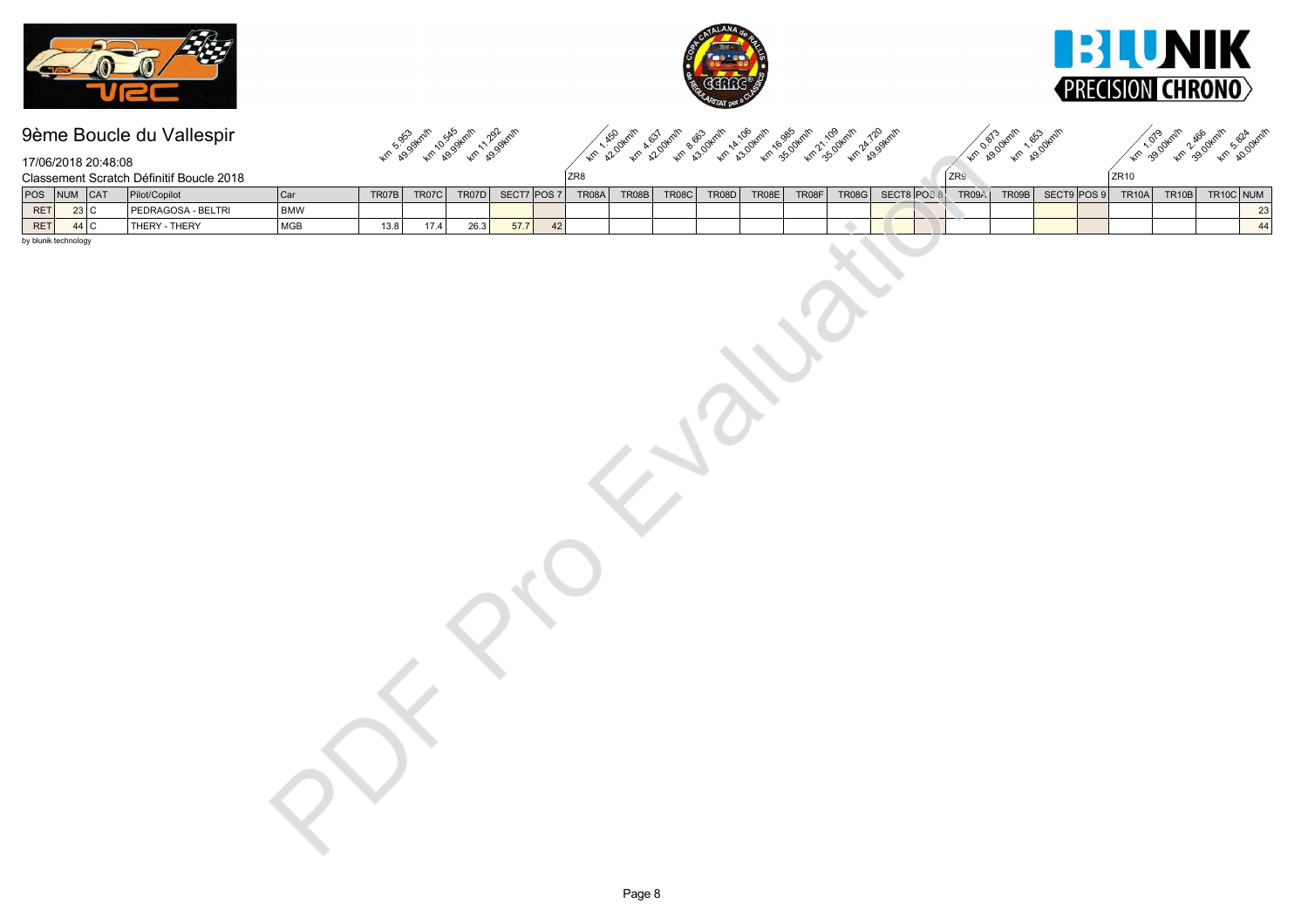





|                          | 9ème Boucle du Vallespir                 |                |             |               | Km A2.00Km/h | km 2162 km/h | Len 49.00 km/h | um A A46 Okrain   |                   | Kn 28/8/4m 3.108/4m 1.108/4m |       |             |               | Km Ass Oaknin | Km & Bookmin      |      | Kin 21 over 45 & dram a 3 dram |       |           | Km 10.00Km/h |
|--------------------------|------------------------------------------|----------------|-------------|---------------|--------------|--------------|----------------|-------------------|-------------------|------------------------------|-------|-------------|---------------|---------------|-------------------|------|--------------------------------|-------|-----------|--------------|
| 17/06/2018 20:48:08      |                                          |                |             |               |              |              |                |                   |                   |                              |       |             |               |               |                   |      |                                |       |           |              |
|                          | Classement Scratch Définitif Boucle 2018 |                |             | $\sqrt{2R11}$ |              |              |                |                   | $\sqrt{2R12}$     |                              |       |             | $\sqrt{2R13}$ |               |                   | ZR14 |                                |       |           |              |
| NUM CAT<br>POS           | Pilot/Copilot                            | <sub>Car</sub> | SEC10 POS10 | TR11A         | TR11B        | TR11C        |                | TR11D SEC11 POS11 | TR <sub>12A</sub> | TR <sub>12B</sub>            | TR12C | SEC12 POS12 | <b>TR13B</b>  |               | TR13C SEC13 POS13 |      | <b>TR14A</b><br>TR14B          | TR14C | TR14D NUM |              |
| RET<br>$\overline{23}$ C | PEDRAGOSA - BELTRI                       | <b>BMW</b>     |             |               |              |              |                |                   |                   |                              |       |             |               |               |                   |      |                                |       |           | $\boxed{23}$ |
| $44$ C<br><b>RET</b>     | THERY - THERY                            | MGB            |             |               |              |              |                |                   |                   |                              |       |             |               |               |                   |      |                                |       |           | 44           |
| by blunik technology     |                                          |                |             |               |              |              |                |                   |                   |                              |       |             |               |               |                   |      |                                |       |           |              |